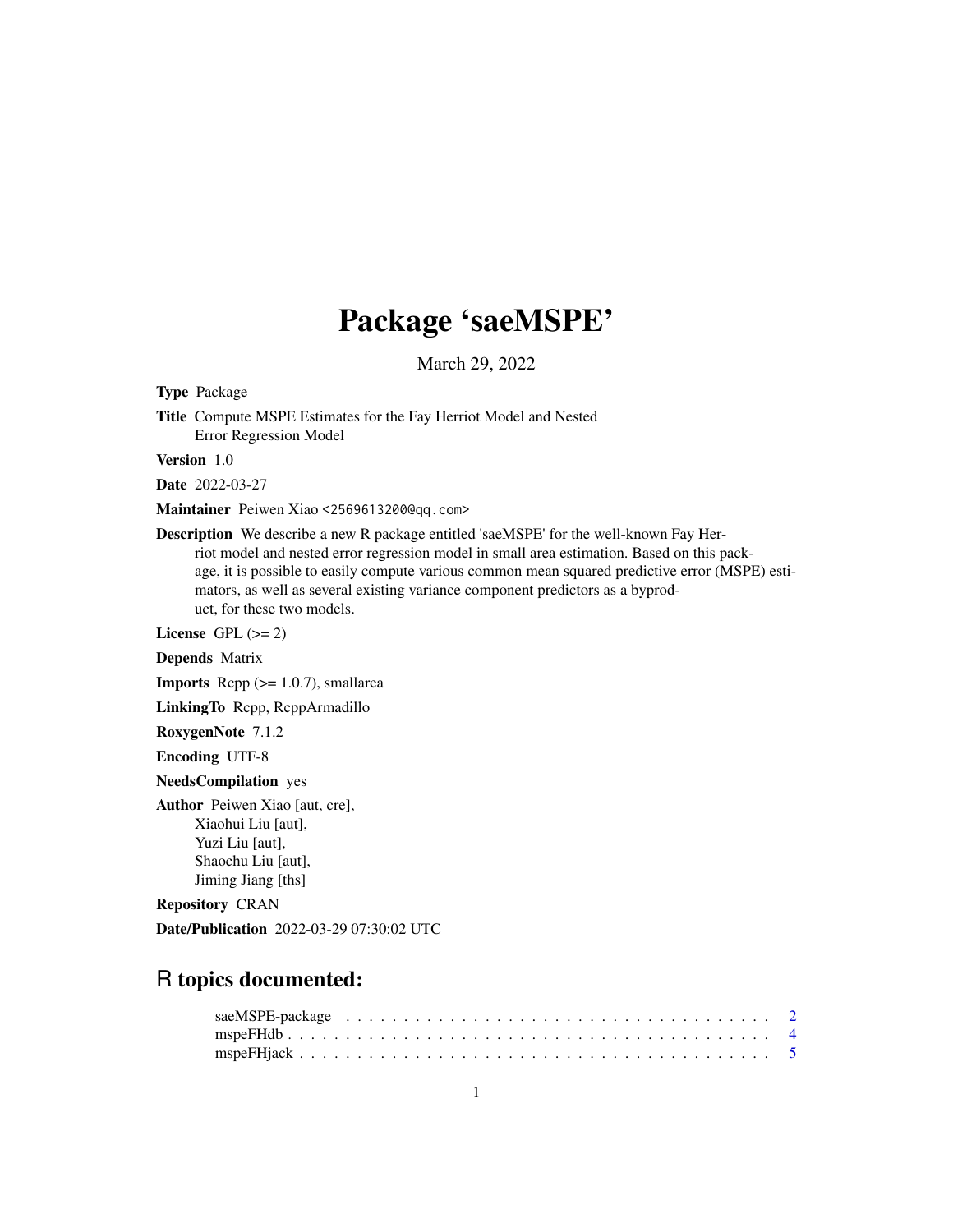# <span id="page-1-0"></span>2 saeMSPE-package

| Index | 26 |
|-------|----|

saeMSPE-package *Compute MSPE Estimates for the Fay Herriot Model and Nested Error Regression Model*

# Description

We describe a new R package entitled 'saeMSPE' for the well-known Fay Herriot model and nested error regression model in small area estimation. Based on this package, it is possible to easily compute various common mean squared predictive error (MSPE) estimators, as well as several existing variance component predictors as a byproduct, for these two models.

# Details

| Package: | saeMSPE    |
|----------|------------|
| Type:    | Package    |
| Version: | 1.0        |
| Date:    | 2018-05-01 |
| License: | $GPL (=2)$ |
| Depends: | Matrix     |

# Author(s)

Peiwen Xiao, Xiaohui Liu, Yuzi Liu, Jiming Jiang, Shaochu Liu Maintainer: Peiwen Xiao <2569613200@qq.com>

# References

- V. Arora and P. Lahiri. On the superiority of the bayesian method over the blup in small area estimation problems. Statistica Sinica, 7(4):1053–1063, 1997.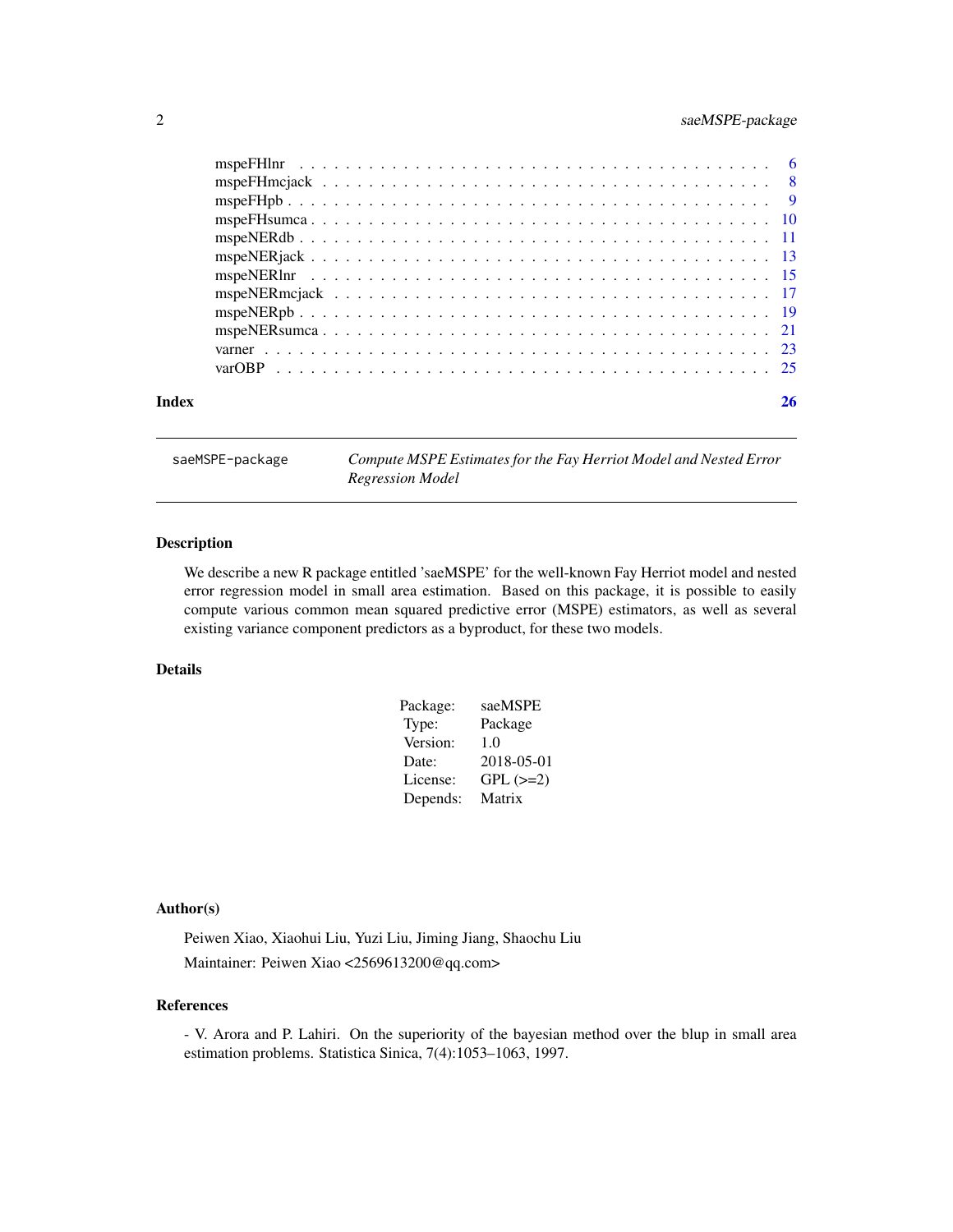- G. E. Battese, R. M. Harter, andW. A. Fuller. An error components model for prediction of county crop areas using survey and satellite data. Journal of the American Statistical Association, 83(401):28–36,1988.

- F. B. Butar and P. Lahiri. On measures of uncertainty of empirical bayes small area estimators. Journal of Statistical Planning and Inference, 112(1-2):63–76, 2003.

- G. S. Datta and P. Lahiri. A unified measure of uncertainty of estimated best linear unbiased predictors in small area estimation problems. Statistica Sinica, 10(2):613–627, 2000.

- G. S. Datta, J. N. K. Rao, and D. D. Smith. On measuring the variability of small area estimators under a basic area level model. Biometrika, 92(1):183–196, 2005.

- D. Eddelbuettel and C. Sanderson. Rcpparmadillo: Accelerating r with high-performance c++ linear algebra. Computational Statistics and Data Analysis, 71(March):1054–1063, 2014.

- D. Eddelbuettel, R. Francois, J. J. Allaire, K. Ushey, and Q. Kou. Rcpp: Seamless r and c++ integration. Journal of Statistical Software, 40(i08), 2011.

- R. E. Fay and R. A. Herriot. Estimates of income for small places: An application of james-stein procedures to census data. Journal of the American Statistical Association, 74(366a):269–277, 1979.

- W. González, M. J. Lombardía, I. Molina, D. Morales, and L. Santamaría. Bootstrap mean squared error of a small-area eblup. Journal of Statistical Computation and Simulation, 78(5):443–462, 2008.

- P. Hall and T. Maiti. On parametric bootstrap methods for small area prediction. Journal of the Royal Statistical Society: Series B (Statistical Methodology), 2006a.

- P. Hall and T. Maiti. Nonparametric estimation of mean squared prediction error in nested error regression models. Annals of Statistics, 34(4):1733–1750, 2006b.

- C. R. Henderson. Best linear unbiased estimation and prediction under a selection model. Biometrics, 31(2):423–447, 1975.

- J. Jiang. Asymptotic Analysis of Mixed Effects Models: Theory, Applications, and Open Problems. 09 2017. ISBN 978-1-3151-1928-1. doi: 10.1201/9781315119281.

- J. Jiang and T. Nguyen. Linear and Generalized Linear Mixed Models and Their Applications. 01 2021. ISBN 978-1-0716-1281-1. doi: 10.1007/978-1-0716-1282-8.

- J. Jiang and M. Torabi. Sumca: simple; unified; monte carlo assisted approach to second order unbiased mean squared prediction error estimation. Journal of the Royal Statistical Society: Series B (Statistical Methodology), 82(2):467–485, 2020

- J. Jiang and L. S. M.Wan. A unified jackknife theory for empirical best prediction with m estimation. Annals of Statistics, 30(6):1782–1810, 2002.

- J. Jiang, T. Nguyen, and J. S. Rao. Best predictive small area estimation. Journal of the American Statistical Association, 106(494):732–745, 2011.

- J. Jiang, P. Lahiri, and T. Nguyen. A unified monte carlo jackknife for small area estimation after model selection. Annals of Mathematiacal Sciences and Applications, 3(2):405–438, 2018.

- R. N. Kackar and D. A. Harville. Approximations for standard errors of estimators of fixed and random effects in mixed linear models. Journal of the American Statistical Association, 1984.

- X. Liu, H. Ma, and J. Jiang. That prasad-rao is robust: Estimation of mean squared prediction error of observed best predictor under potential model misspecification. Statistica Sinica, 2020.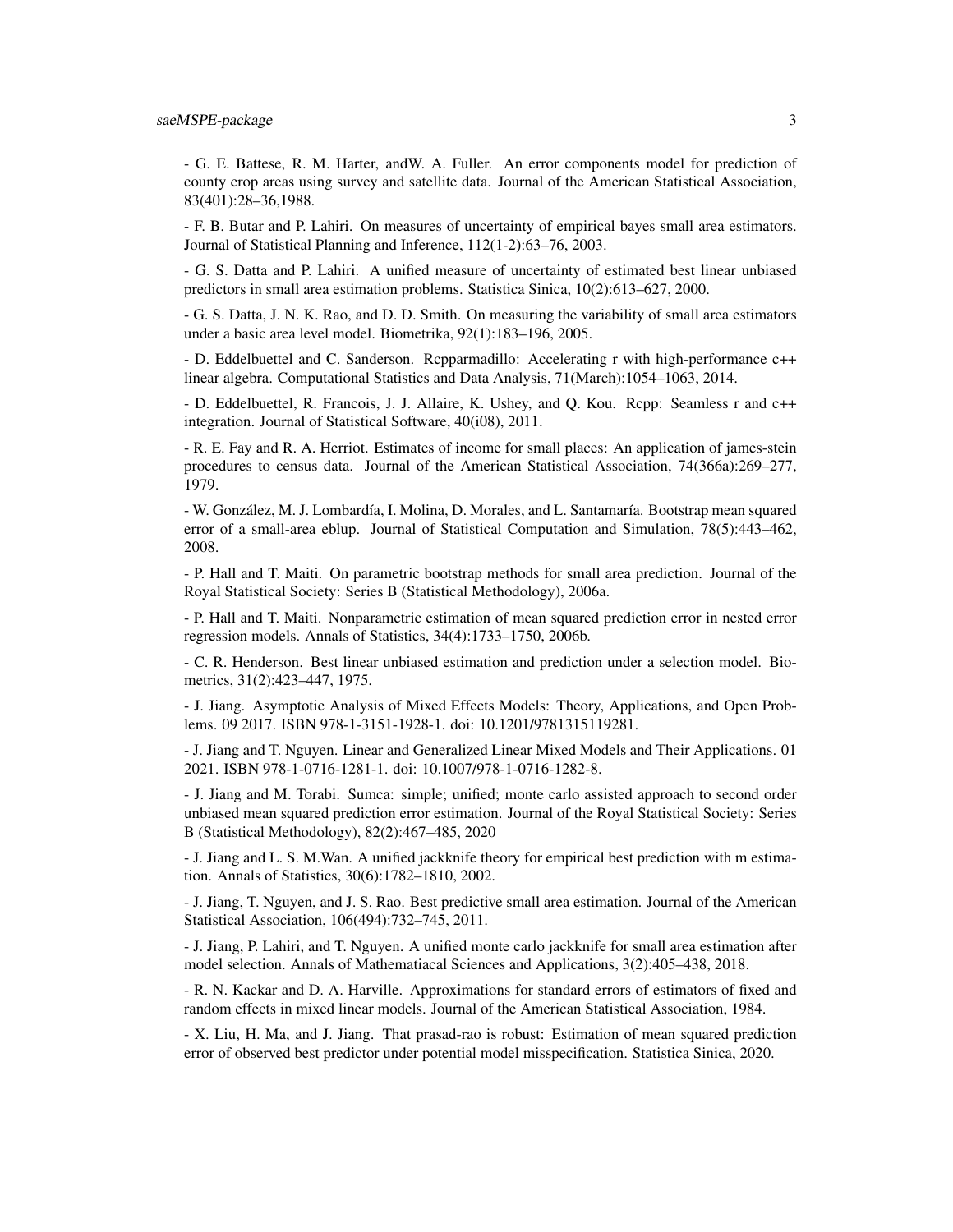<span id="page-3-0"></span>- N. G. N. Prasad and J. N. K. Rao. The estimation of the mean squared error of small area estimators. Journal of the American Statistical Association, 85(409):163–171, 1990.

- M. H. Quenouille. Approximate tests of correlation in time series. Journal of the Royal Statistical Society. Series B (Methodological), 11(1):68–84, 1949.

- J. N. K. Rao and I. Molina. Small area estimation. Wiley, 2015.

- J. W. Tukey. Bias and confidence in not quite large samples. Annals of Mathematical Statistics, 29(2):614, 1958.

- Y. You and B. Chapman. Small area estimation using area level models and estimated sampling variances. Survey Methodology, 32(1):97–103, 2006.

| mspeFHdb |       |  | Compute MSPE through double bootstrap method for Fay Herriot |  |  |
|----------|-------|--|--------------------------------------------------------------|--|--|
|          | model |  |                                                              |  |  |

# Description

This function returns MSPE estimate with double bootstrap appoximation method for Fay Herriot model.

# Usage

mspeFHdb(Y, X, D, K = 50, C = 50, method)

# Arguments

| Y        | a numeric vector. It represents the response value for Fay Herriot model.               |
|----------|-----------------------------------------------------------------------------------------|
| $\times$ | a numeric matrix. Stands for the available auxiliary values.                            |
| D        | a numeric vector. It represents the knowing sampling variance for Fay Herriot<br>model. |
| K        | It represents the first bootstrap sample number. Default value is 50.                   |
| C        | It represents the second bootstrap sample number. Default value is 50.                  |
| method   | It represents the variance component estimation method. See "Details".                  |

# Details

This method was proposed by P. Hall and T. Maiti. Double bootstrap method uses boostrap tool twice for Fay Herriot model to avoid the unattractivitive bias correction: one is to estimate the estimator bias, the other is to correct for bias.

Default value for method is 2, method = 2 represents the REML method and method = 1 represents MOM method.

#### Value

This function returns a vector of the MSPE estimates based on double bootstrap method.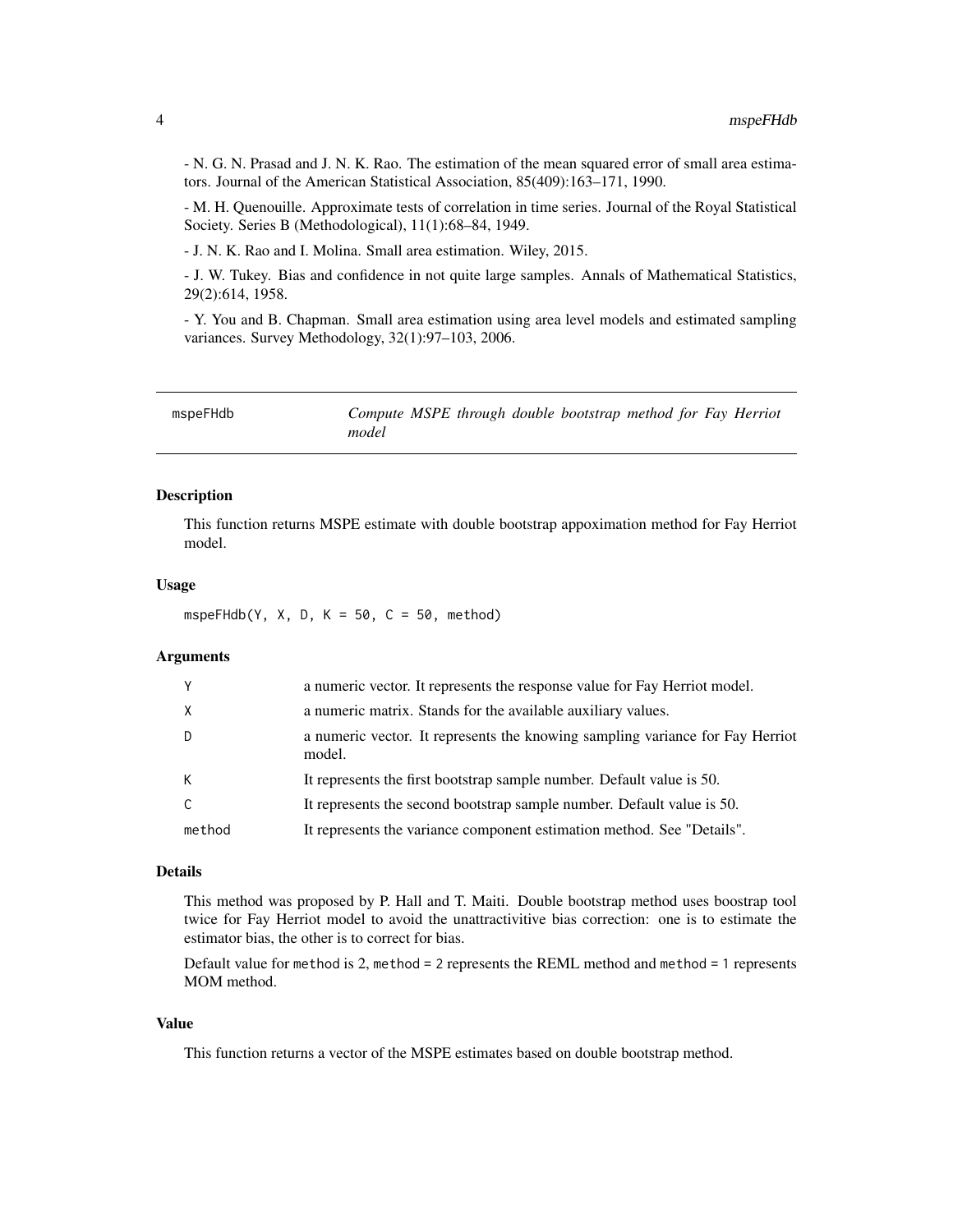# <span id="page-4-0"></span>mspeFHjack 5

# Author(s)

Peiwen Xiao, Xiaohui Liu, Yuzi Liu, Jiming Jiang, and Shaochu Liu

# References

P. Hall and T. Maiti. On parametric bootstrap methods for small area prediction. *Journal of the Royal Statistical Society: Series B (Statistical Methodology)*, 2006.

#### Examples

```
X = matrix(runit(10 * 3), 10, 3)X[, 1] = rep(1, 10)D = (1:10) / 10 + 0.5Y = X %*% c(0.5,1,1.5) + rnorm(10, 0, sqrt(2)) + rnorm(10, 0, sqrt(D))
result = mspeFHdb(Y, X, D, K=50, C=50)
```
mspeFHjack *Compute MSPE through Jackknife method for Fay Herriot model*

# Description

This function returns MSPE estimator with jackknife method for Fay Herriot model.

#### Usage

mspeFHjack(Y, X, D, method = 2)

# Arguments

| Y      | a numeric vector. It represents the response value for Fay Herriot model.               |
|--------|-----------------------------------------------------------------------------------------|
| X      | a numeric matrix. Stands for the available auxiliary values.                            |
| D      | a numeric vector. It represents the knowing sampling variance for Fay Herriot<br>model. |
| method | It represents the variance component estimation method. See "Details"                   |

#### Details

This method was proposed by J. Jiang and L. S. M. Wan, jackknife method is used to obtain the bias and variation of estimators.

Default value for method is 2, method = 2 represents the REML method and method = 1 represents MOM method.

# Value

This function returns a vector of the MSPE estimates based on jackknife method.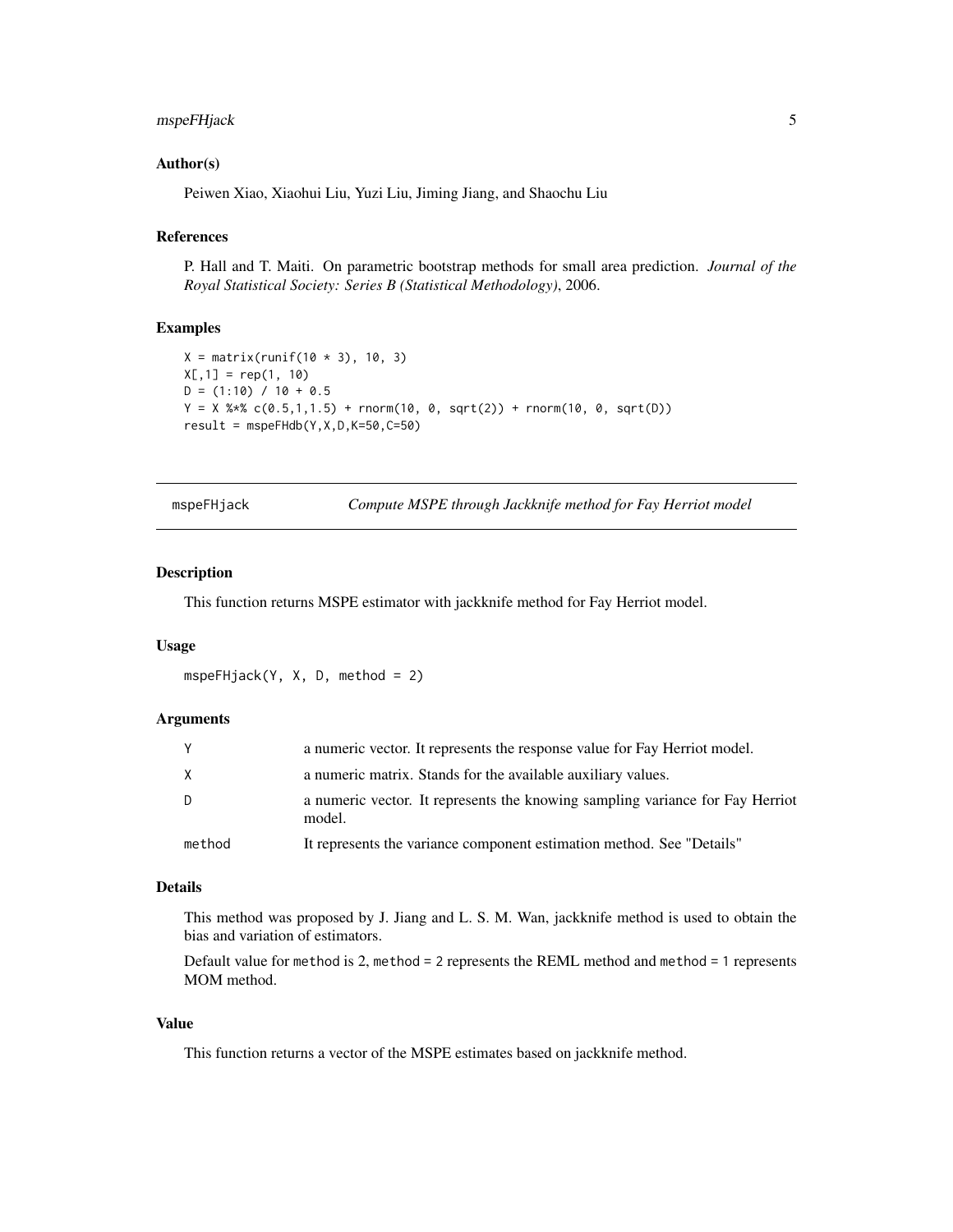# <span id="page-5-0"></span>Author(s)

Peiwen Xiao, Xiaohui Liu, Yuzi Liu, Jiming Jiang, and Shaochu Liu

# References

M. H. Quenouille. Approximate tests of correlation in time series. *Journal of the Royal Statistical Society. Series B (Methodological)*, 11(1):68-84, 1949.

J. W. Tukey. Bias and confidence in not quite large samples. *Annals of Mathematical Statistics*, 29(2):614, 1958.

J. Jiang and L. S. M. Wan. A unified jackknife theory for empirical best prediction with m estimation. *Annals of Statistics*, 30(6):1782-1810, 2002.

#### Examples

```
X = matrix(runit(10 * 3), 10, 3)X[, 1] = rep(1, 10)D = (1:10) / 10 + 0.5Y = X %*% c(0.5,1,1.5) + rnorm(10, 0, sqrt(2)) + rnorm(10, 0, sqrt(D))
result = mspeFHjack(Y, X, D, method = 2)
```

| mspeFHlnr |  |
|-----------|--|
|-----------|--|

Compute MSPE through linearization method for Fay Herriot model

#### Description

This function returns MSPE estimate with linearization appoximation method for Fay Herriot model.

# Usage

```
mspeFHlnr(Y, X, D, method = "PR", var.method = "default")
```

| a numeric matrix. It stands for the available auxiliary values.<br>X<br>D<br>small area levels.<br>method<br>MSPE estimation method. See "Details".<br>Variance component estimation method. See "Details".<br>var.method | Y | a numeric vector. It represents the response value for Fay Herriot model.  |
|---------------------------------------------------------------------------------------------------------------------------------------------------------------------------------------------------------------------------|---|----------------------------------------------------------------------------|
|                                                                                                                                                                                                                           |   |                                                                            |
|                                                                                                                                                                                                                           |   | a numeric vector consisting of the known sampling variances of each of the |
|                                                                                                                                                                                                                           |   |                                                                            |
|                                                                                                                                                                                                                           |   |                                                                            |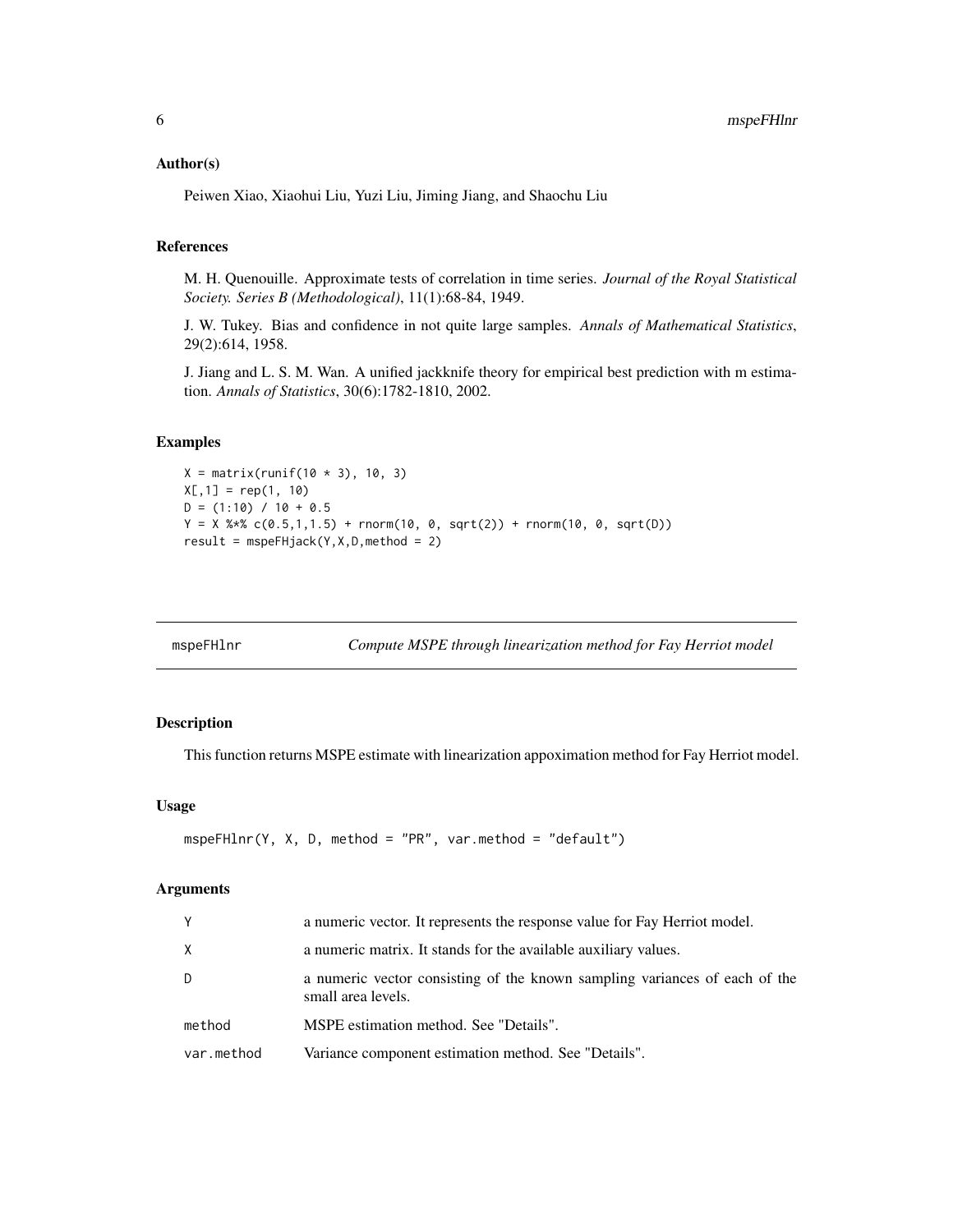# mspeFHlnr 7

#### Details

Default method for mspeNERlnr is "PR" ,proposed by N. G. N. Prasad and J. N. K. Rao, Prasad-Rao (PR) method uses Taylor series expansion to obtain a second-order approximation to the MSPE. Function mspeNERlnr also provide the following methods:

Method "DL" proposed by Datta and Lahiri , It advanced PR method to cover the cases when the variance components are estimated by ML and REML estimator. Set method = "DL".

Method "DRS" proposed by Datta and Smith, It focus on the second order unbiasedness appoximation when the variance component is replaced by Empirical Bayes estimator. Set method = "DRS".

Method "MPR" is a modified version of "PR", It was proposed by Liu et al. It is a robust method that broaden the mean function from the linear form. Set method = "MPR".

Default var.method and available variance component estimation method for each method is list as follows:

For method = "PR", var.method = "MOM" is the only available variance component estimation method,

For method = "DL", var.method = "ML" or var.method = "REML" is available,

For method = "DRS", var.method = "EB" is the only available variance component estimation method,

For method = "MPR", var.method = "OBP" is the only available variance component estimation method.

# Value

This function returns a vector of the MSPE estimates.

# Author(s)

Peiwen Xiao, Xiaohui Liu, Yuzi Liu, Jiming Jiang, and Shaochu Liu

# References

N. G. N. Prasad and J. N. K. Rao. The estimation of the mean squared error of small-area estimators. *Journal of the American Statistical Association*, 85(409):163-171, 1990.

G. S. Datta and P. Lahiri. A unified measure of uncertainty of estimated best linear unbiased predictors in small area estimation problems. *Statistica Sinica*, 10(2):613-627, 2000.

G. S. Datta and R. D. D. Smith. On measuring the variability of small area estimators under a basic area level model. *Biometrika*, 92(1):183-196, 2005.

X. Liu, H. Ma, and J. Jiang. That prasad-rao is robust: Estimation of mean squared prediction error of observed best predictor under potential model misspecification. *Statistica Sinica*, 2020.

```
X = matrix(runit(10 * 3), 10, 3)X[, 1] = rep(1, 10)D = (1:10) / 10 + 0.5Y = X %*% c(0.5,1,1.5) + rnorm(10, 0, sqrt(2)) + rnorm(10, 0, sqrt(D))
result = mspeFHInr(Y, X, D, method = "PR", var.method = "default")
```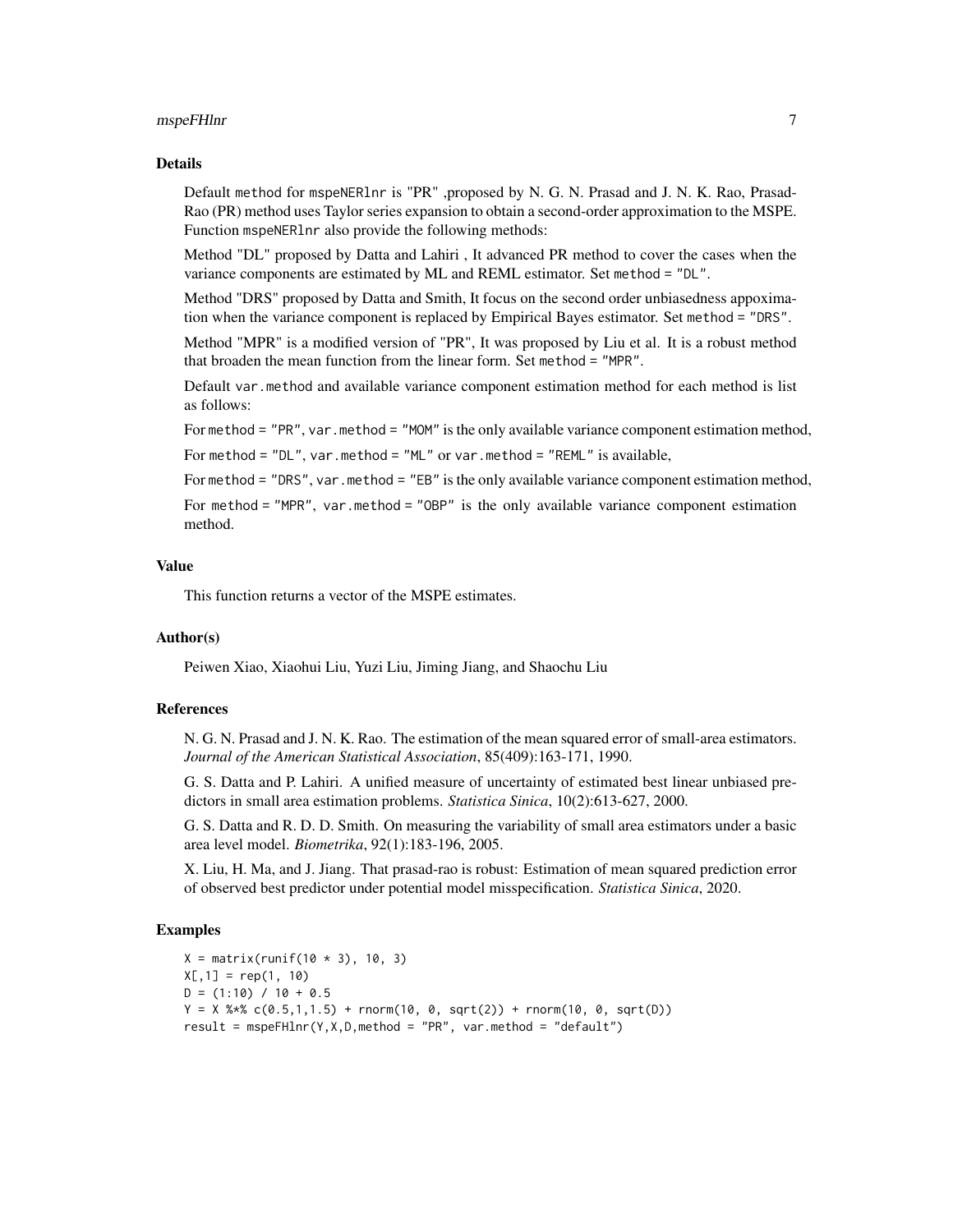<span id="page-7-0"></span>

# Description

This function returns MSPE estimator with Monte-Carlo jackknife method for Fay Herriot model.

# Usage

mspeFHmcjack(Y, X, D, K = 50, method = 2)

# Arguments

| $\mathsf{Y}$ | a numeric vector. It represents the response value for Fay Herriot model.                           |
|--------------|-----------------------------------------------------------------------------------------------------|
| $\chi$       | a numeric matrix. Stands for the available auxiliary values.                                        |
| D            | a numeric vector. It represents the knowing sampling variance for Fay Herriot<br>model.             |
| K            | a numeric vector. It represents the Monte-Carlo sample number for "mcjack".<br>Default value is 50. |
| method       | It represents the variance component estimation method. See "Details".                              |

# Details

This method was proposed by J. Jiang et al, mcjack method uses Monte-Carlo approximation to ensure a strictly positive estimator.

Default value for method is 2, method = 2 represents the REML method and method = 1 represents MOM method.

# Value

This function returns a vector of the MSPE estimates based on Monte-Carlo jackknife method.

#### Author(s)

Peiwen Xiao, Xiaohui Liu, Yuzi Liu, Jiming Jiang, and Shaochu Liu

#### References

M. H. Quenouille. Approximate tests of correlation in time series. *Journal of the Royal Statistical Society. Series B (Methodological)*, 11(1):68-84, 1949.

J. W. Tukey. Bias and confidence in not quite large samples. *Annals of Mathematical Statistics*, 29(2):614, 1958.

J. Jiang and L. S. M. Wan. A unified jackknife theory for empirical best prediction with m estimation. *Annals of Statistics*, 30(6):1782-1810, 2002.

J. Jiang, P. Lahiri, and T. Nguyen. A unified monte carlo jackknife for small area estimation after model selection. *Annals of Mathematical Sciences and Applications*, 3(2):405-438, 2018.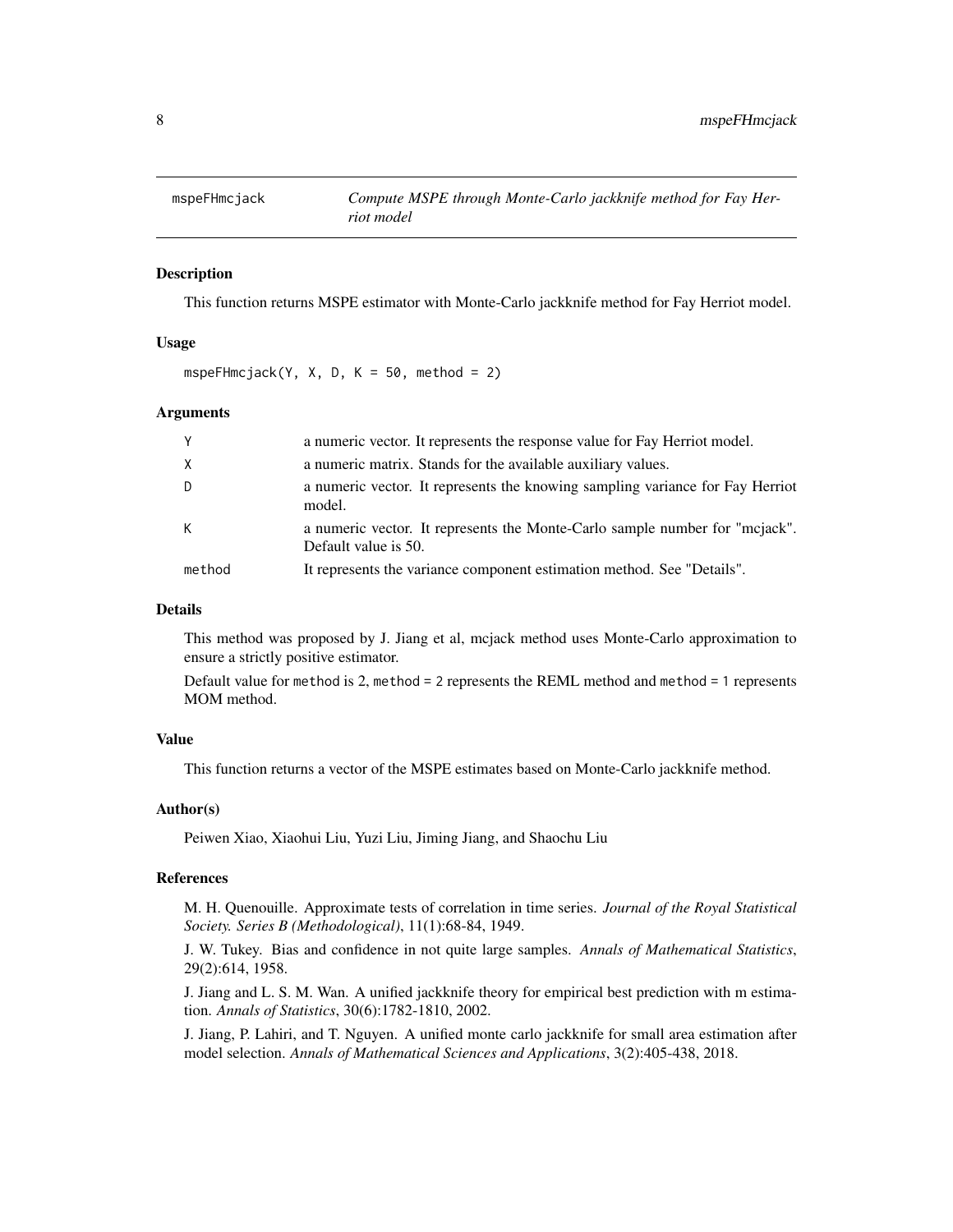# <span id="page-8-0"></span>mspeFHpb 9

# Examples

```
X = matrix(runit(10 * 3), 10, 3)X[, 1] = rep(1, 10)D = (1:10) / 10 + 0.5Y = X %*% c(0.5,1,1.5) + rnorm(10, 0, sqrt(2)) + rnorm(10, 0, sqrt(D))
result = mspeFHmcjack(Y,X,D,K=50,method = 2)
```

| mspeFHpb |
|----------|
|----------|

Compute MSPE through parameter bootstrap method for Fay Herriot *model*

# Description

This function returns MSPE estimator with parameter bootstrap method for Fay Herriot model.

# Usage

mspe $FHpb(Y, X, D, K = 50)$ 

# Arguments

|   | a numeric vector. It represents the response value for Fay Herriot model.               |
|---|-----------------------------------------------------------------------------------------|
| X | a numeric matrix. Stands for the available auxiliary values.                            |
| D | a numeric vector. It represents the knowing sampling variance for Fay Herriot<br>model. |
| К | It represents the Monte-Carlo sample number. Default value is 50.                       |

# Details

This method was proposed by Peter Hall and T. Maiti. Parametric bootstrap (pb) method uses bootstrap-based method to measure the accuracy of the EB estimator.

# Value

This function returns a vector of the MSPE estimates based on parameter bootstrap method.

# Author(s)

Peiwen Xiao, Xiaohui Liu, Yuzi Liu, Jiming Jiang, and Shaochu Liu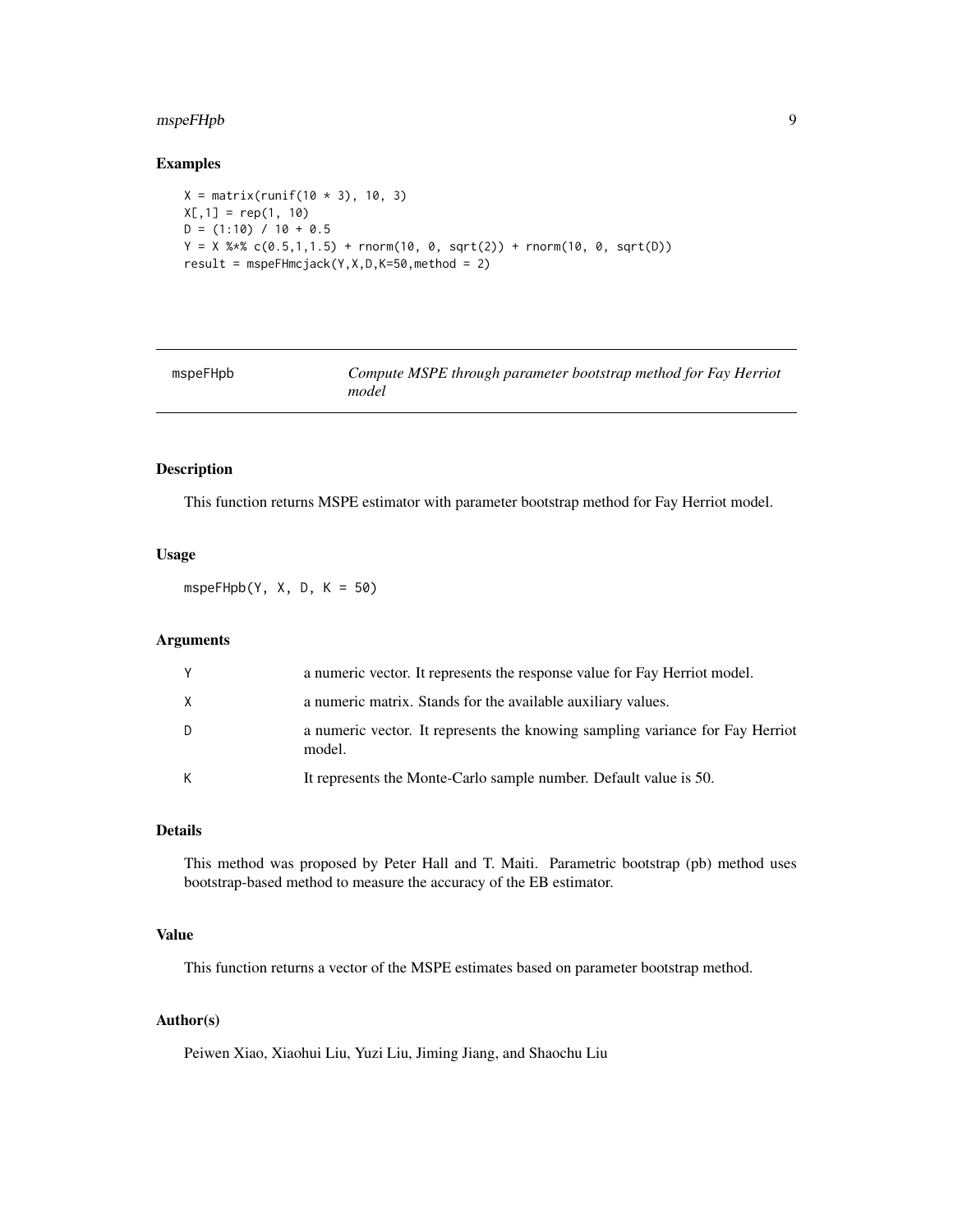# <span id="page-9-0"></span>References

F. B. Butar and P. Lahiri. On measures of uncertainty of empirical bayes small area estimators. *Journal of Statistical Planning and Inference*, 112(1-2):63-76, 2003.

N. G. N. Prasad and J. N. K. Rao. The estimation of the mean squared error of small-area estimators. *Journal of the American Statistical Association*, 85(409):163-171, 1990.

Peter Hall and T. Maiti. On parametric bootstrap methods for small area prediction. *Journal of the Royal Statistical Society: Series B (Statistical Methodology)*, 2006a.

H. T. Maiti and T. Maiti. Nonparametric estimation of mean squared prediction error in nested error regression models. *Annals of Statistics*, 34(4):1733-1750, 2006b.

# Examples

```
X = matrix(runit(10 * 3), 10, 3)X[, 1] = rep(1, 10)D = (1:10) / 10 + 0.5Y = X %*% c(0.5,1,1.5) + rnorm(10, 0, sqrt(2)) + rnorm(10, 0, sqrt(D))
result = mspeFHpb(Y, X, D, K=50)
```
mspeFHsumca *Compute MSPE through Sumca method for Fay Herriot model*

### Description

This function returns MSPE estimator with the combination of linearization and resampling appoximation method called "Sumca", for Fay Herriot model.

#### Usage

mspeFHsumca(Y, X, D, K = 50, method = 2)

# Arguments

| Y      | a numeric vector. It represents the response value for Fay Herriot model.                          |
|--------|----------------------------------------------------------------------------------------------------|
| X      | a numeric matrix. Stands for the available auxiliary values.                                       |
| D      | a numeric vector. It represents the knowing sampling variance for Fay Herriot<br>model.            |
| K      | a numeric vector. It represents the Monte-Carlo sample size for "sumca". De-<br>fault value is 50. |
| method | It represents the variance component estimation method. See "Details".                             |

# Details

This method was proposed by J. Jiang, P. Lahiri, and T. Nguyen, sumca method combines the advantages of linearization and resampling methods and obtains unified, positive, low-computation burden and second-order unbiased MSPE estimators.

Default value for method is 2, method = 2 represents the REML method and method = 1 represents MOM method.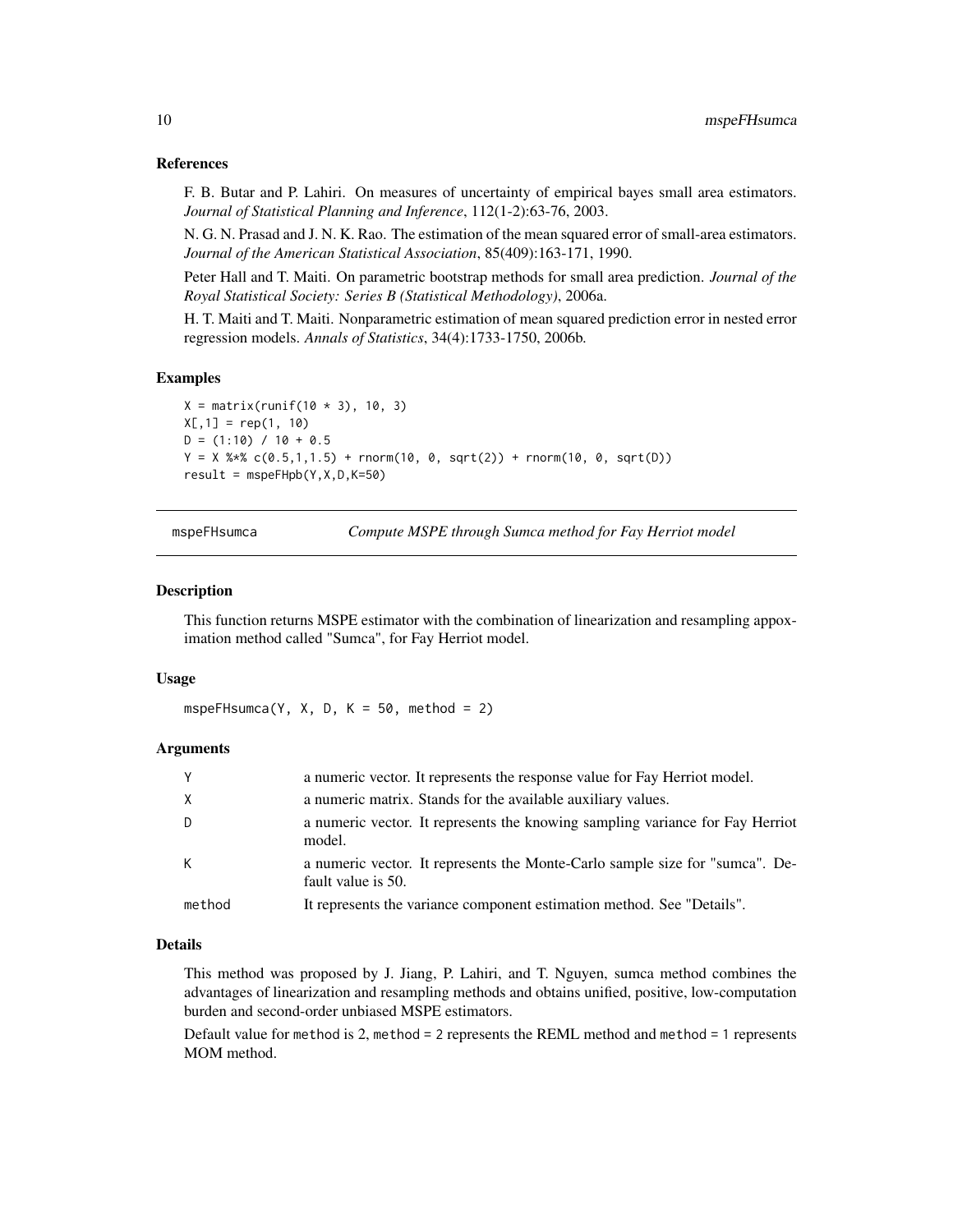# <span id="page-10-0"></span>mspeNERdb 11

# Value

This function returns a vector of the MSPE estimates based on Sumca method.

# Author(s)

Peiwen Xiao, Xiaohui Liu, Yuzi Liu, Jiming Jiang, and Shaochu Liu

# References

J. Jiang and M. Torabi. Sumca: simple; unified; monte carlo assisted approach to second order unbiased mean squared prediction error estimation. *Journal of the Royal Statistical Society: Series B (Statistical Methodology)*, 82(2):467-485, 2020.

# Examples

```
X = matrix(runit(10 * 3), 10, 3)X[, 1] = rep(1, 10)D = (1:10) / 10 + 0.5Y = X %*% c(0.5,1,1.5) + rnorm(10, 0, sqrt(2)) + rnorm(10, 0, sqrt(D))
result = mspeFHsumca(Y, X, D, K = 50)
```

| mspeNERdb | Compute MSPE through double bootstrap(DB) method for Nested er-<br>ror regression model |
|-----------|-----------------------------------------------------------------------------------------|
|           |                                                                                         |

# Description

This function returns MSPE estimator with double bootstrap method for Nested error regression model.

# Usage

```
mspeNERdb(ni, X, Y, Xmean, K = 50, C = 50, method)
```

| ni     | a numeric vector. It represents the sample number for every small area. |
|--------|-------------------------------------------------------------------------|
| X.     | a numeric matrix. It represents the small area response.                |
| Υ      | a numeric vector. It represents the design matrix.                      |
| Xmean  | a numeric matrix. Stands for the population mean of auxiliary values.   |
| method | The MSPE estimation method to be used. See "Details".                   |
| K.     | It represents the first bootstrap sample number. Default value is 50.   |
| C.     | It represents the second bootstrap sample number. Default value is 50.  |
|        |                                                                         |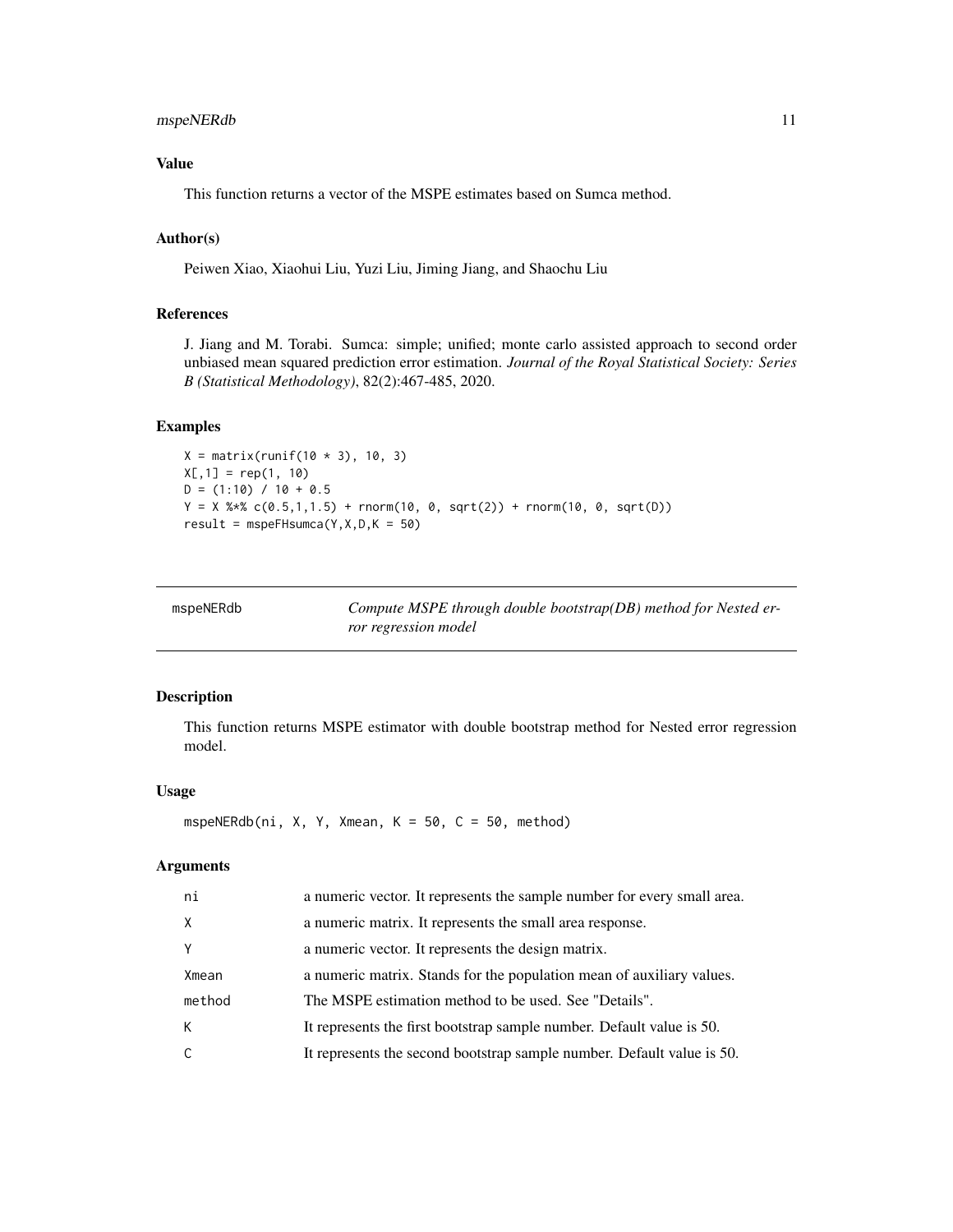This method was proposed by P. Hall and T. Maiti. Double bootstrap method uses boostrap tool twice for NER model to avoid the unattractivitive bias correction: one is to estimate the estimator bias, the other is to correct for bias.

Default value for method is 2, method = 2 represents the REML method and method = 1 represents MOM method.

# Value

This function returns a vector of the MSPE estimates based on double bootstrap method.

#### Author(s)

Peiwen Xiao, Xiaohui Liu, Yuzi Liu, Jiming Jiang, and Shaochu Liu

# References

F. B. Butar and P. Lahiri. On measures of uncertainty of empirical bayes small area estimators. *Journal of Statistical Planning and Inference*, 112(1-2):63-76, 2003.

N. G. N. Prasad and J. N. K. Rao. The estimation of the mean squared error of small-area estimators. *Journal of the American Statistical Association*, 85(409):163-171, 1990.

Peter Hall and T. Maiti. On parametric bootstrap methods for small area prediction. *Journal of the Royal Statistical Society: Series B (Statistical Methodology)*, 2006a.

H. T. Maiti and T. Maiti. Nonparametric estimation of mean squared prediction error in nested error regression models. *Annals of Statistics*, 34(4):1733-1750, 2006b.

```
### parameter setting
Ni = 1000; sigmaX = 1.5; m = 10
beta = c(0.5, 1)signa_v2 = 0.8; signa_e2 = 1ni = sample(seq(1,10), m, replace = TRUE); n = sum(ni)p = length(beta)
### population function
pop.model = function(Ni, sigmaX, beta, sigma_v2, sigma_e2, m){
 x = \text{rnorm}(m * Ni, 1, \text{sqrt}(sigmaX)); v = \text{rnorm}(m, 0, \text{sqrt}(sigma_V2)); v = \text{numeric}(m * Ni)theta = numeric(m); kk = 1for(i in 1 : m){
    sumx = 0for(j in 1:Ni){
      sumx = sumx + x[kk]y[kk] = beta[1] + beta[2] * x[kk] + v[i] + rnorm(1, 0, sqrt(sign_2))kk = kk + 1}
    meanx = sumx/Nitheta[i] = beta[1] + beta[2] \star meanx + v[i]}
 group = rep(seq(m), each = Ni)
```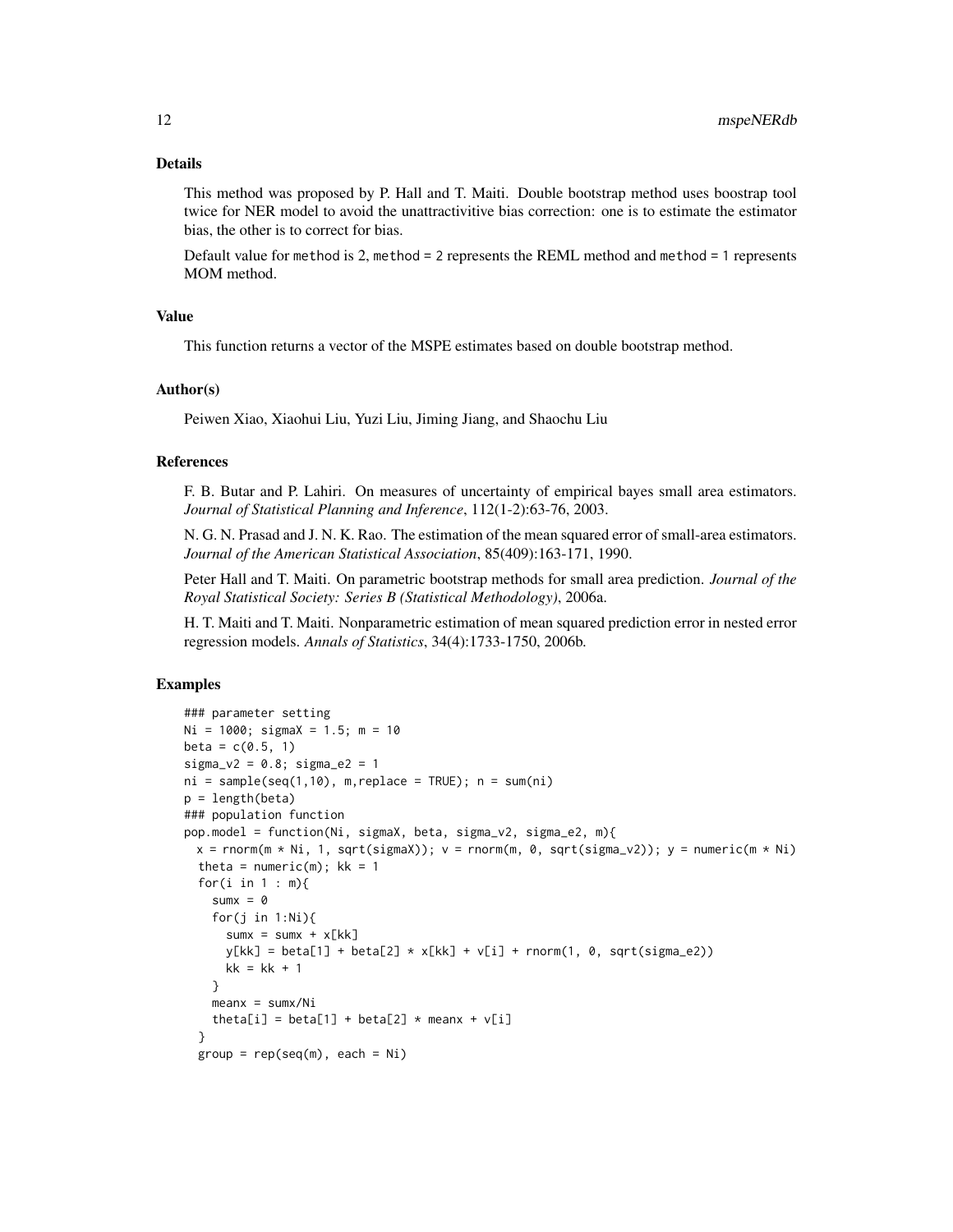```
x = \text{cbind}(\text{rep}(1, m \star \text{Ni}), x)data = child(x, y, group)return(list(data = data, theta = theta))
}
### sample function
sampleXY = function(Ni, ni, m, Population){
  Indx = c()for(i in 1:m){
    Indx = c(Indx, sample(c(((i - 1) * Ni + 1) : (i * Ni)), ni[i]))
  }
  Sample = Population[Indx, ]; Nonsample = Population[-Indx, ]
  return(list(Sample, Nonsample))
}
### data generation process
Population = pop.model(Ni, sigmaX, beta, sigma_v2, sigma_e2, m)$data
XY = sampleXY(Ni, ni, m, Population)[[1]]
X = XY[, 1:p]Y = XY[, p+1]Xmean = matrix(NA, m, p)
for(tt in 1: m){
  Xmean[tt, ] = colMeans(Population[which(Population[,p+2] == tt), 1:p])
}
### mspe result
result = mspeNERdb(ni, X, Y, Xmean, 10, 10, method = 2)
```

| mspeNERjack | Compute MSPE through resampling method for Nested error regres- |
|-------------|-----------------------------------------------------------------|
|             | sion model                                                      |

# Description

This function returns MSPE estimator with jackknife appoximation method for Nested error regression model.

# Usage

```
mspeNERjack(ni, X, Y, Xmean, method)
```

| ni     | a numeric vector. It represents the sample number for every small area.                  |
|--------|------------------------------------------------------------------------------------------|
| X      | a numeric matrix. Stands for the available auxiliary values.                             |
| Y      | a numeric vector. It represents the response value for Nested error regression<br>model. |
| Xmean  | a numeric matrix. Stands for the population mean of auxiliary values.                    |
| method | The MSPE estimation method to be used. See "Details".                                    |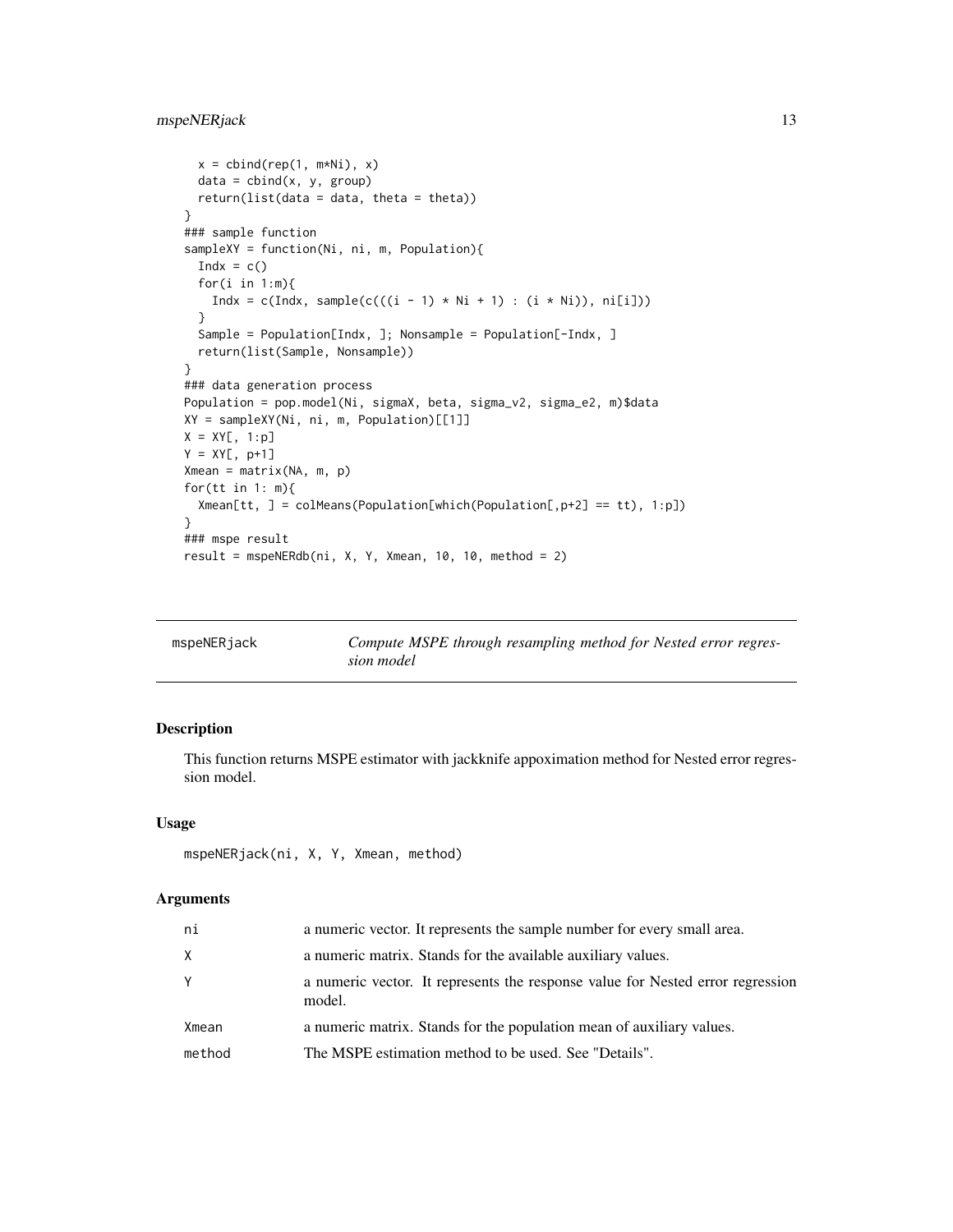This method was proposed by J. Jiang and L. S. M. Wan, jackknife method is used to obtain the bias and variation of estimators.

Default value for method is 2, method = 2 represents the REML method and method = 1 represents MOM method.

# Value

This function returns a vector of the MSPE estimates based on jackknife method.

# Author(s)

Peiwen Xiao, Xiaohui Liu, Yuzi Liu, Jiming Jiang, and Shaochu Liu

# References

M. H. Quenouille. Approximate tests of correlation in time series. *Journal of the Royal Statistical Society. Series B (Methodological)*, 11(1):68-84, 1949.

J. W. Tukey. Bias and confidence in not quite large samples. *Annals of Mathematical Statistics*, 29(2):614, 1958.

J. Jiang and L. S. M. Wan. A unified jackknife theory for empirical best prediction with m estimation. *Annals of Statistics*, 30(6):1782-1810, 2002.

```
### parameter setting
Ni = 1000; sigmaX = 1.5; m = 5
beta = c(0.5, 1)signa_v2 = 0.8; signa_e2 = 1ni = sample(seq(1,10), m, replace = TRUE); n = sum(ni)p = length(beta)
### population function
pop.model = function(Ni, sigmaX, beta, sigma_v2, sigma_e2, m){
  x = \text{rnorm}(m \times Ni, 1, \text{sqrt}(sigmaX)); v = \text{rnorm}(m, 0, \text{sqrt}(sigma_VZ)); y = \text{numeric}(m \times Ni)theta = numeric(m); kk = 1for(i in 1 : m){
    sum = 0for(j in 1:Ni){
      sumx = sumx + x[kk]y[kk] = beta[1] + beta[2] * x[kk] + v[i] + rnorm(1, 0, sqrt(signa_e2))kk = kk + 1}
    meanx = sumx/Nitheta[i] = beta[1] + beta[2] \star meanx + v[i]}
  group = rep(seq(m), each = Ni)x = \text{cbind}(\text{rep}(1, m \star \text{Ni}), x)data = child(x, y, group)return(list(data = data, theta = theta))}
```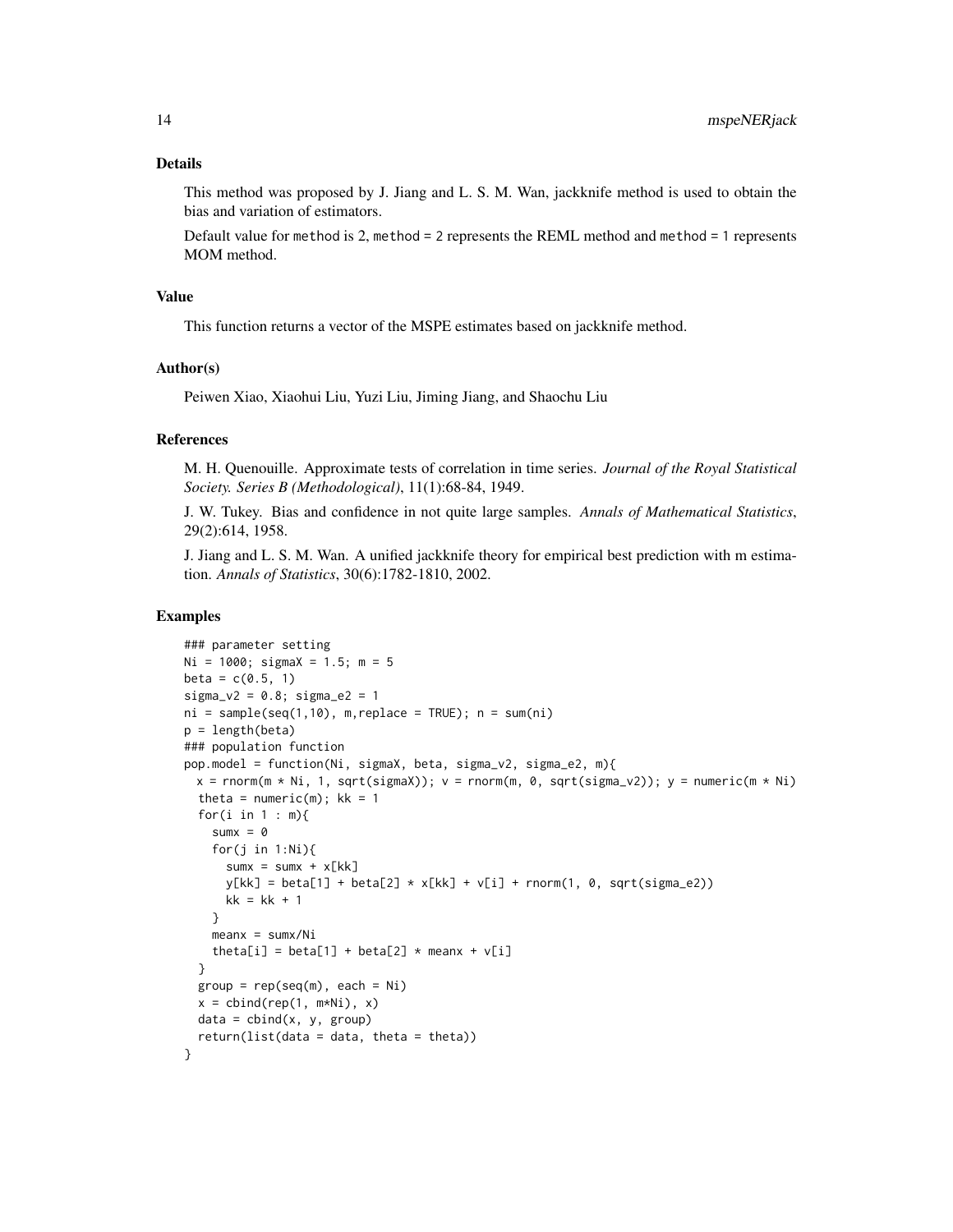# <span id="page-14-0"></span>mspeNERlnr 15

```
### sample function
sampleXY = function(Ni, ni, m, Population){
  Indx = c()for(i in 1:m){
   Indx = c(Indx, sample(c(((i - 1) * Ni + 1) : (i * Ni)), ni[i]))
  }
  Sample = Population[Indx, ]; Nonsample = Population[-Indx, ]
  return(list(Sample, Nonsample))
}
### data generation process
Population = pop.model(Ni, sigmaX, beta, sigma_v2, sigma_e2, m)$data
XY = sampleXY(Ni, ni, m, Population)[[1]]
X = XY[, 1:p]Y = XY[, p+1]Xmean = matrix(NA, m, p)
for(tt in 1: m){
  Xmean[tt, ] = colMeans(Population[which(Population[, p+2] == tt), 1:p])}
### mspe result
result = mspeNERjack(ni, X, Y, Xmean)
```
mspeNERlnr *Compute MSPE through linearization method for Nested error regression model*

#### Description

This function returns MSPE estimator with linearization appoximation method for Nested error regression model.

#### Usage

```
mspeNERlnr(ni, X, Y, X.mean, method = "PR", var.method = "default")
```

| ni         | a numeric vector. It represents the sample number for every small area.                  |
|------------|------------------------------------------------------------------------------------------|
| X          | a numeric matrix. Stands for the available auxiliary values.                             |
| Υ          | a numeric vector. It represents the response value for Nested error regression<br>model. |
| X.mean     | a numeric matrix. Stands for the population mean of auxiliary values.                    |
| method     | The MSPE estimation method to be used. See "Details".                                    |
| var.method | The variance component estimation method to be used. See "Details".                      |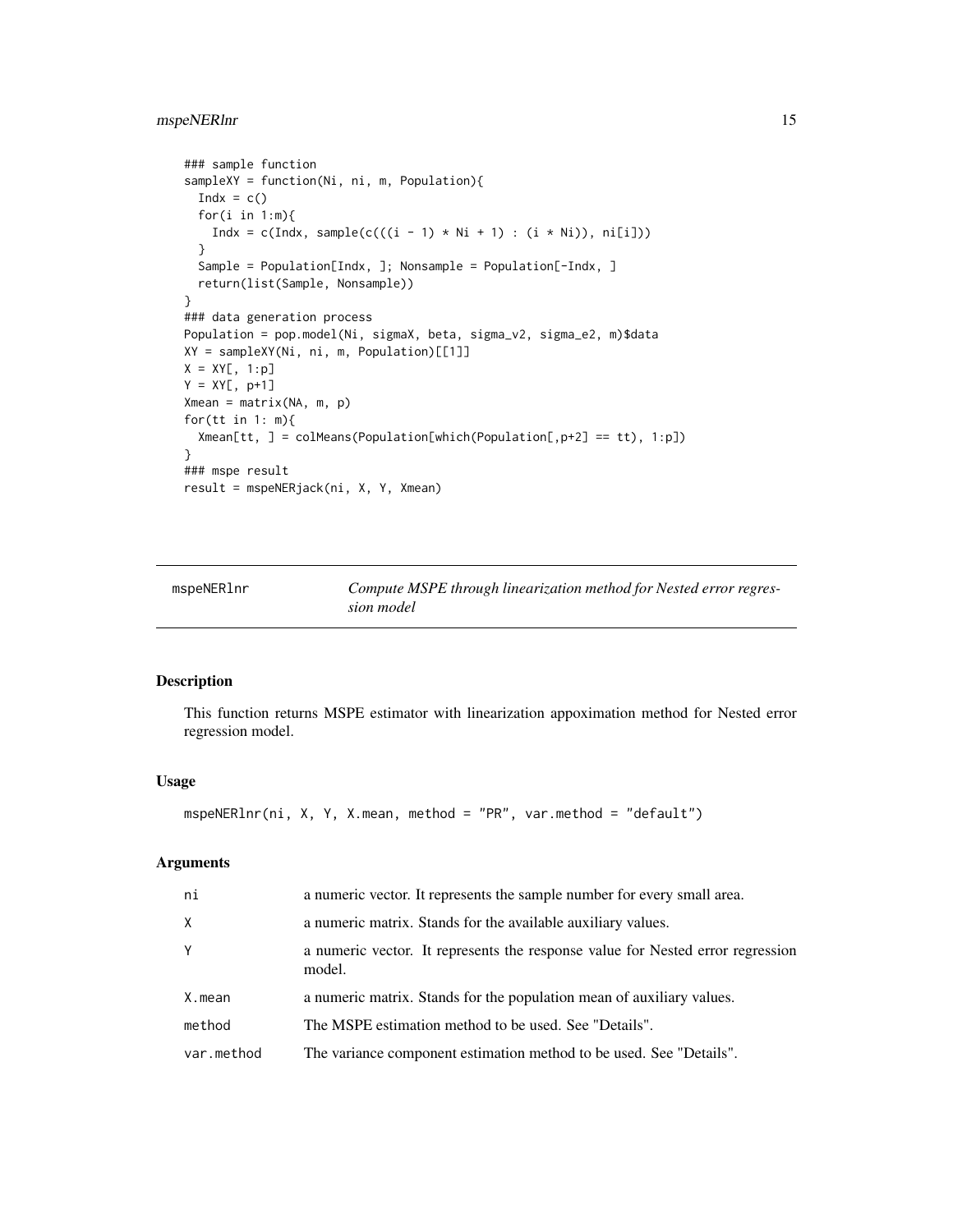Default method for mspeNERlnr is "PR" ,proposed by N. G. N. Prasad and J. N. K. Rao, Prasad-Rao (PR) method uses Taylor series expansion to obtain a second-order approximation to the MSPE. Function mspeNERlnr also provide the following method:

Method "DL" advanced PR method to cover the cases when the variance components are estimated by ML and REML estimator. Set method = "DL".

For method = "PR", var.method = "MOM" is the only available variance component estimation method,

For method = "DL", var.method = "ML" or var.method = "REML" are available.

# Value

This function returns a vector of the MSPE estimates.

#### Author(s)

Peiwen Xiao, Xiaohui Liu, Yuzi Liu, Jiming Jiang, and Shaochu Liu

### References

N. G. N. Prasad and J. N. K. Rao. The estimation of the mean squared error of small-area estimators. *Journal of the American Statistical Association*, 85(409):163-171, 1990.

G. S. Datta and P. Lahiri. A unified measure of uncertainty of estimated best linear unbiased predictors in small area estimation problems. *Statistica Sinica*, 10(2):613-627, 2000.

```
### parameter setting
Ni = 1000; sigmaX = 1.5; K = 100; C = 50; m = 10
beta = c(0.5, 1)signa_v2 = 0.8; signa_e2 = 1ni = sample(seq(1,10), m, replace = TRUE); n = sum(ni)p = length(beta)
### population function
pop.model = function(Ni, sigmaX, beta, sigma_v2, sigma_e2, m){
 x = \text{rnorm}(m * Ni, 1, \text{sqrt}(sigmaX)); v = \text{rnorm}(m, 0, \text{sqrt}(sigma_VZ)); y = \text{numeric}(m * Ni)theta = numeric(m); kk = 1for(i in 1 : m){
    sumx = 0for(j in 1:Ni){
      sumx = sumx + x[kk]y[kk] = beta[1] + beta[2] * x[kk] + v[i] + rnorm(1, 0, sqrt(sign_22))kk = kk + 1}
    meanx = sumx/Nitheta[i] = beta[1] + beta[2] * meanx + v[i]}
  group = rep(seq(m), each = Ni)x = \text{cbind}(\text{rep}(1, m \star \text{Ni}), x)data = child(x, y, group)
```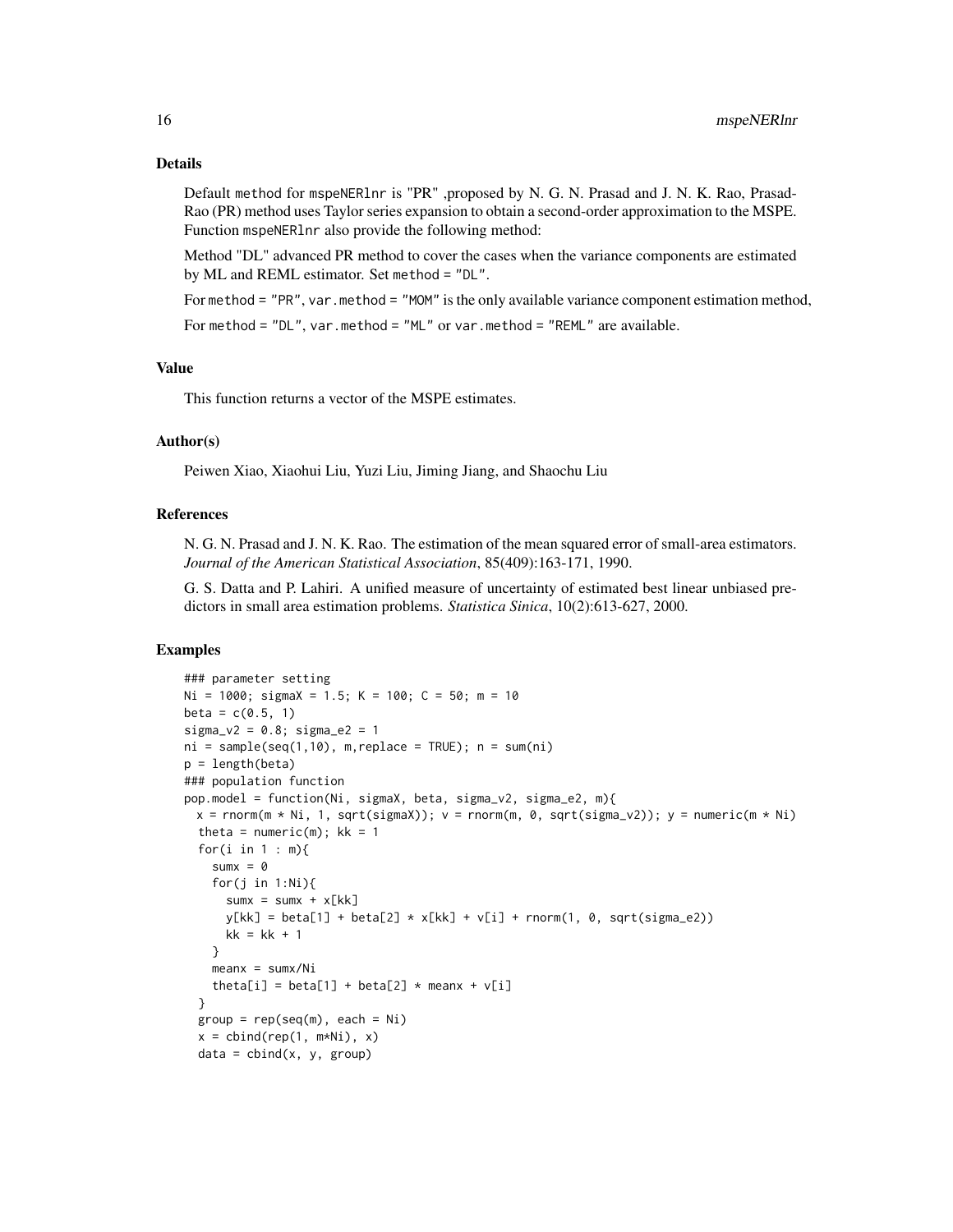```
return(list(data = data, theta = theta))}
### sample function
sampleXY = function(Ni, ni, m, Population){
 Indx = c()for(i in 1:m){
   Indx = c(Indx, sample(c(((i - 1) * Ni + 1) : (i * Ni)), ni[i]))
  }
  Sample = Population[Indx, ]; Nonsample = Population[-Indx, ]
  return(list(Sample, Nonsample))
}
### data generation process
Population = pop.model(Ni, sigmaX, beta, sigma_v2, sigma_e2, m)$data
XY = sampleXY(Ni, ni, m, Population)[[1]]
X = XY[, 1:p]Y = XY[, p+1]Xmean = matrix(NA, m, p)
for(tt in 1: m){
  Xmean[tt, ] = colMeans(Population[which(Population[, p+2] == tt), 1:p])}
### mspe result
result = mspeNERlnr(ni, X, Y, Xmean, method = "PR", var.method = "default")
```

| mspeNERmcjack | Compute MSPE through resampling method for Nested error regres- |
|---------------|-----------------------------------------------------------------|
|               | sion model                                                      |

# Description

This function returns MSPE estimator with jackknife appoximation method for Nested error regression model

#### Usage

```
mspeNERmcjack(ni, X, Y, Xmean, K = 50, method = 2)
```

| ni       | a numeric vector. It represents the sample number for every small area.                             |
|----------|-----------------------------------------------------------------------------------------------------|
| $\times$ | a numeric matrix. Stands for the available auxiliary values.                                        |
| Y        | a numeric vector. It represents the response value for Nested error regression<br>model.            |
| Xmean    | a numeric matrix. Stands for the population mean of auxiliary values.                               |
| К        | a numeric vector. It represents the Monte-Carlo sample number for "mcjack",<br>Default value is 50. |
| method   | The MSPE estimation method to be used. See "Details".                                               |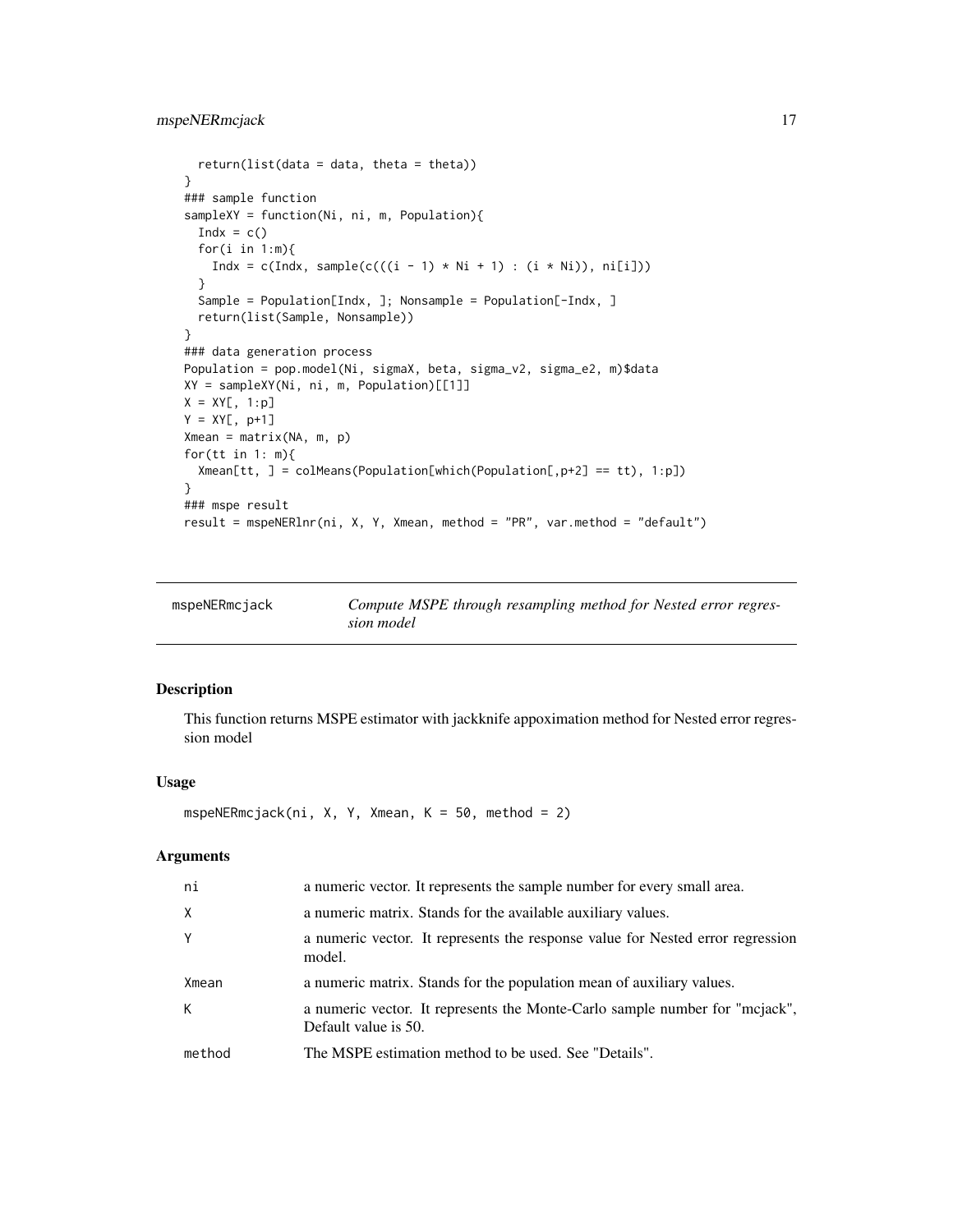This method was proposed by J. Jiang, P. Lahiri, and T. Nguyen, mcjack method uses Monte-Carlo approximation to ensure a strictly positive estimator.

Default value for method is 2, method = 2 represents the REML method and available variance component estimation method for each method is list as follows: method = 1 represents MOM method, method = 3 represents ML method.

# Value

This function returns a vector of the MSPE estimates based on Monte-Carlo jackknife method.

#### Author(s)

Peiwen Xiao, Xiaohui Liu, Yuzi Liu, Jiming Jiang, and Shaochu Liu

# References

M. H. Quenouille. Approximate tests of correlation in time series. *Journal of the Royal Statistical Society. Series B (Methodological)*, 11(1):68-84, 1949.

J. W. Tukey. Bias and confidence in not quite large samples. *Annals of Mathematical Statistics*, 29(2):614, 1958.

J. Jiang and L. S. M. Wan. A unified jackknife theory for empirical best prediction with m estimation. *Annals of Statistics*, 30(6):1782-1810, 2002.

J. Jiang, P. Lahiri, and T. Nguyen. A unified monte carlo jackknife for small area estimation after model selection. *Annals of Mathematical Sciences and Applications*, 3(2):405-438, 2018.

```
### parameter setting
Ni = 1000; sigmaX = 1.5; m = 10
beta = c(0.5, 1)signa_v2 = 0.8; signa_e2 = 1ni = sample(seq(1,10), m, replace = TRUE); n = sum(ni)p = length(beta)
### population function
pop.model = function(Ni, sigmaX, beta, sigma_v2, sigma_e2, m){
 x = \text{rnorm}(m * Ni, 1, \text{sqrt}(sigmaX)); v = \text{rnorm}(m, 0, \text{sqrt}(sigma_V2)); v = \text{numeric}(m * Ni)theta = numeric(m); kk = 1for(i in 1 : m){
    sumx = 0for(j in 1:Ni){
      sumx = sumx + x[kk]y[kk] = beta[1] + beta[2] * x[kk] + v[i] + rnorm(1, 0, sqrt(sign_2))kk = kk + 1}
    meanx = sumx/Nitheta[i] = beta[1] + beta[2] \star meanx + v[i]
 }
 group = rep(seq(m), each = Ni)
```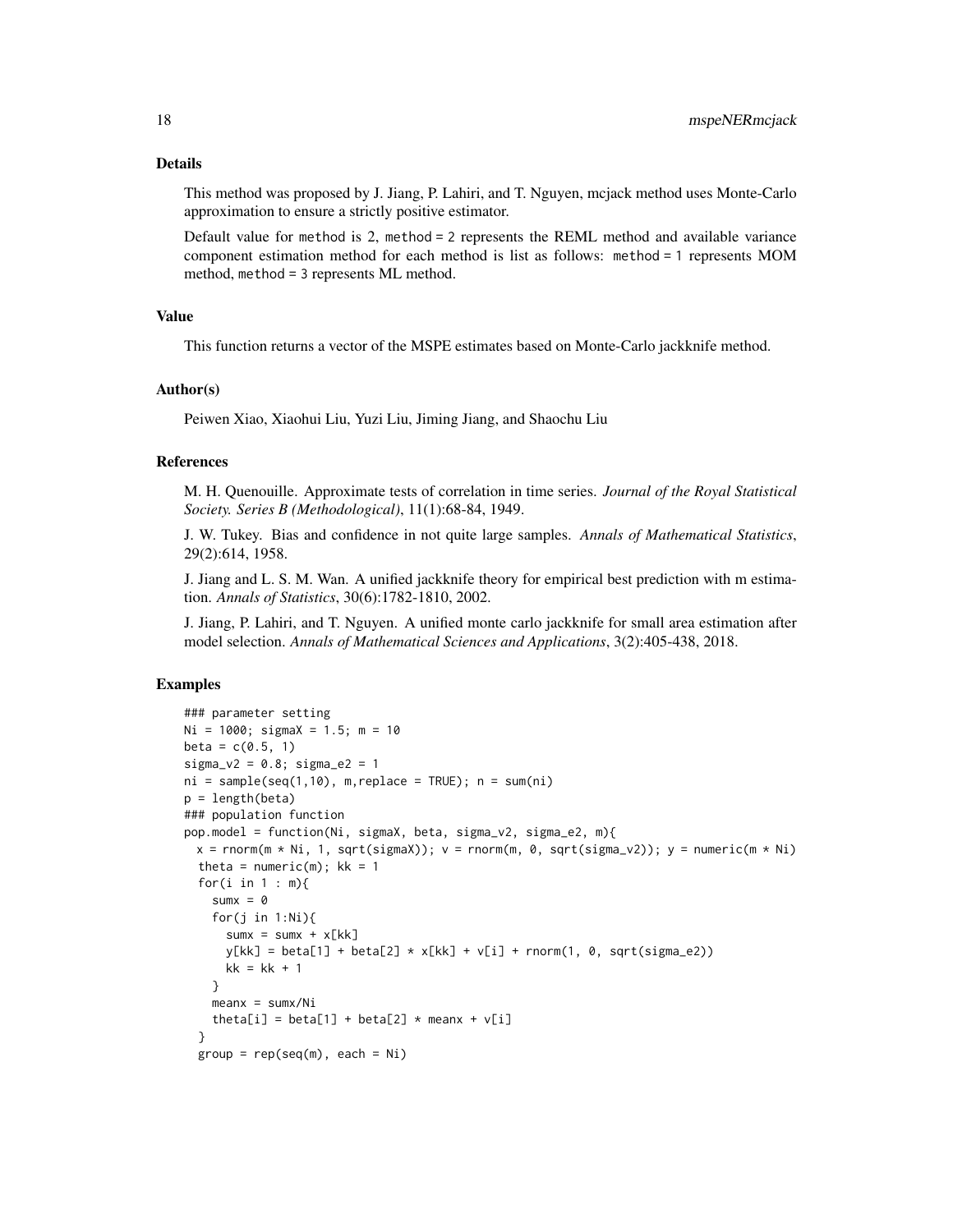```
x = \text{cbind}(\text{rep}(1, m \star \text{Ni}), x)data = child(x, y, group)return(list(data = data, theta = theta))
}
### sample function
sampleXY = function(Ni, ni, m, Population){
  Indx = c()for(i in 1:m){
    Indx = c(Indx, sample(c(((i - 1) * Ni + 1) : (i * Ni)), ni[i]))
  }
  Sample = Population[Indx, ]; Nonsample = Population[-Indx, ]
  return(list(Sample, Nonsample))
}
### data generation process
Population = pop.model(Ni, sigmaX, beta, sigma_v2, sigma_e2, m)$data
XY = sampleXY(Ni, ni, m, Population)[[1]]
X = XY[, 1:p]Y = XY[, p+1]Xmean = matrix(NA, m, p)
for(tt in 1: m){
  Xmean[tt, ] = colMeans(Population[which(Population[,p+2] == tt), 1:p])
}
### mspe result
result = mspeNERmcjack(ni, X, Y, Xmean, method = 2, 10)
```

| mspeNERpb | Compute MSPE through parameter bootstrap method for Nested error |
|-----------|------------------------------------------------------------------|
|           | regression model                                                 |

# Description

This function returns MSPE estimator with parameter bootstrap appoximation method for Nested error regression model

## Usage

```
mspeNERpb(ni, X, Y, Xmean, K = 50)
```

| ni    | a numeric vector. It represents the sample number for every small area.                  |
|-------|------------------------------------------------------------------------------------------|
| Υ     | a numeric vector. It represents the response value for Nested error regression<br>model. |
| X     | a numeric matrix. Stands for the available auxiliary values.                             |
| Xmean | a numeric matrix. Stands for the population mean of auxiliary values.                    |
| K     | It represents the Monte-Carlo sample number. Default value is 50                         |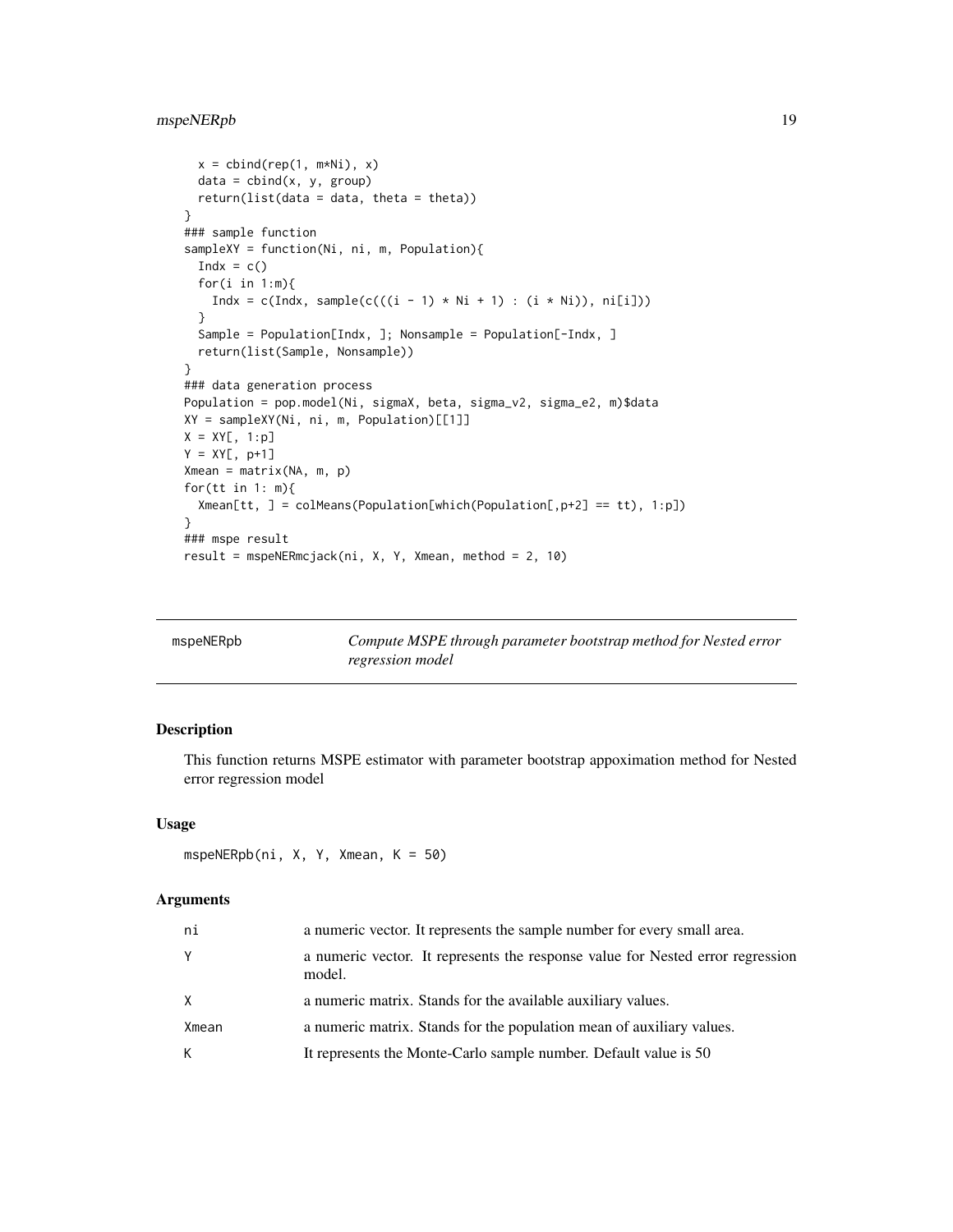This method was proposed by Peter Hall and T. Maiti. Parametric bootstrap (pb) method uses bootstrap-based method to measure the accuracy of EB estimator.

#### Value

This function returns a vector of the MSPE estimates based on parameter bootstrap method.

# Author(s)

Peiwen Xiao, Xiaohui Liu, Yuzi Liu, Jiming Jiang, and Shaochu Liu

# References

F. B. Butar and P. Lahiri. On measures of uncertainty of empirical bayes small area estimators. *Journal of Statistical Planning and Inference*, 112(1-2):63-76, 2003.

N. G. N. Prasad and J. N. K. Rao. The estimation of the mean squared error of small-area estimators. *Journal of the American Statistical Association*, 85(409):163-171, 1990.

Peter Hall and T. Maiti. On parametric bootstrap methods for small area prediction. *Journal of the Royal Statistical Society: Series B (Statistical Methodology)*, 2006a.

H. T. Maiti and T. Maiti. Nonparametric estimation of mean squared prediction error in nested error regression models. *Annals of Statistics]*, 34(4):1733-1750, 2006b.

```
### parameter setting
Ni = 1000; sigmaX = 1.5; K = 50; C = 50; m = 10
beta = c(0.5, 1)signa_v2 = 0.8; signa_e2 = 1ni = sample(seq(1,10), m, replace = TRUE); n = sum(ni)p = length(beta)
### population function
pop.model = function(Ni, sigmaX, beta, sigma_v2, sigma_e2, m){
  x = \text{rnorm}(m \times Ni, 1, \text{sqrt}(sigmaX)); v = \text{rnorm}(m, 0, \text{sqrt}(sigma_VZ)); y = \text{numeric}(m \times Ni)theta = numeric(m); kk = 1for(i in 1 : m){
    sum = 0for(j in 1:Ni){
      sumx = sumx + x[kk]y[kk] = beta[1] + beta[2] * x[kk] + v[i] + rnorm(1, 0, sqrt(sign_a e2))kk = kk + 1}
    meanx = sumx/Nitheta[i] = beta[1] + beta[2] \star meanx + v[i]}
  group = rep(seq(m), each = Ni)x = \text{cbind}(\text{rep}(1, m \star \text{Ni}), x)data = child(x, y, group)return(list(data = data, theta = theta))}
```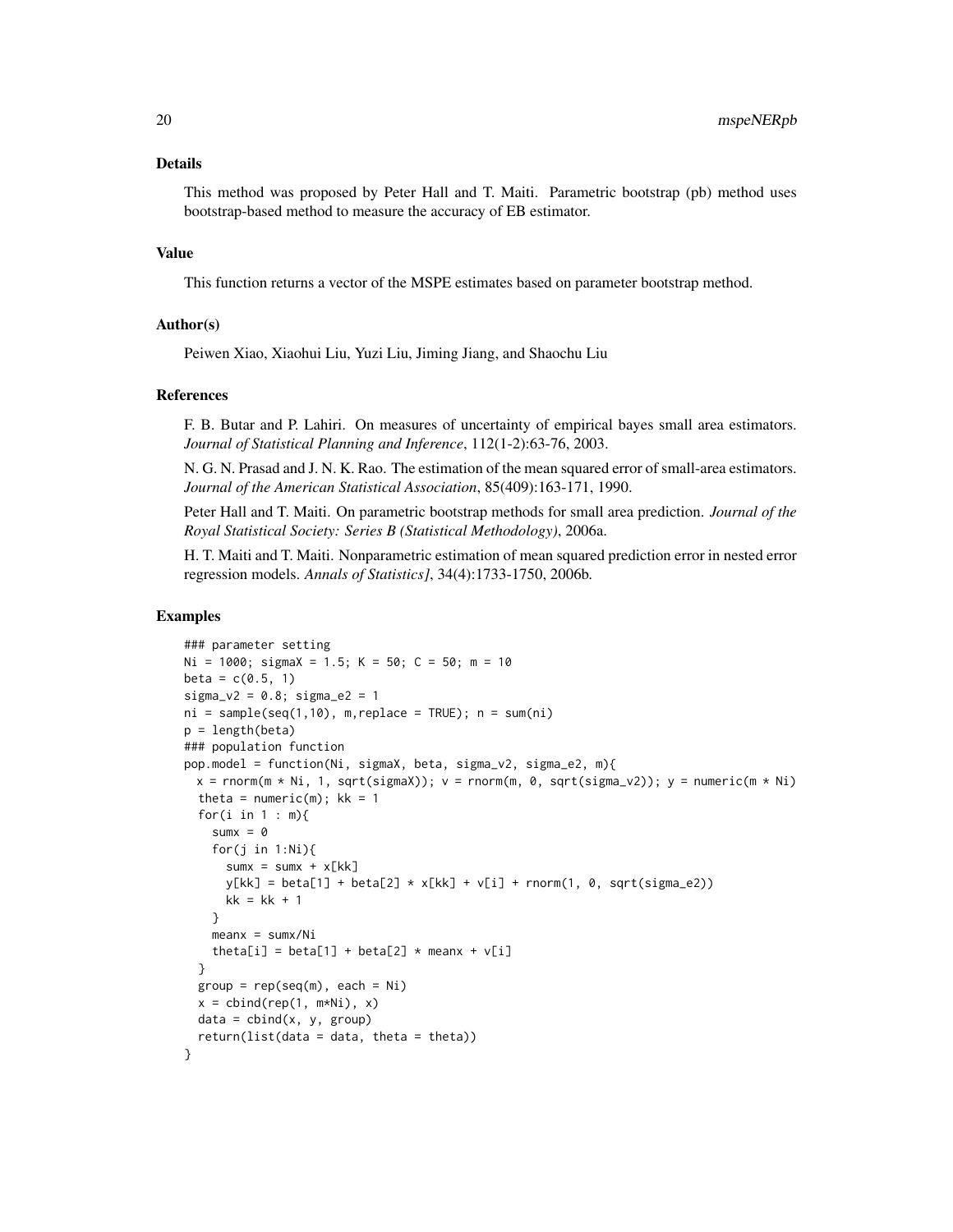# <span id="page-20-0"></span>mspeNERsumca 21

```
### sample function
sampleXY = function(Ni, ni, m, Population){
  Indx = c()for(i in 1:m){
   Indx = c(Indx, sample(c(((i - 1) * Ni + 1) : (i * Ni)), ni[i]))
  }
  Sample = Population[Indx, ]; Nonsample = Population[-Indx, ]
  return(list(Sample, Nonsample))
}
### data generation process
Population = pop.model(Ni, sigmaX, beta, sigma_v2, sigma_e2, m)$data
XY = sampleXY(Ni, ni, m, Population)[[1]]
X = XY[, 1:p]Y = XY[, p+1]Xmean = matrix(NA, m, p)
for(tt in 1: m){
  Xmean[tt, ] = colMeans(Population[which(Population[, p+2] == tt), 1:p])}
### mspe result
result = mspeNERpb(ni, X, Y, Xmean, 50)
```
mspeNERsumca *Compute MSPE through Sumca method for Nested error regression model*

#### Description

This function returns MSPE estimator with the combination of linearization and resampling appoximation method for Nested error regression model.

#### Usage

mspeNERsumca(ni, X, Y, Xmean, K =  $50$ , method = 2)

| ni     | a numeric vector. It represents the sample number for every small area.                            |
|--------|----------------------------------------------------------------------------------------------------|
| X      | a numeric matrix. It represents the small area response.                                           |
| Y      | a numeric vector. It represents the design matrix.                                                 |
| Xmean  | a numeric matrix. Stands for the population mean of auxiliary values.                              |
| K      | a numeric vector. It represents the Monte-Carlo sample number for "sumca".<br>Default value is 50. |
| method | The MSPE estimation method to be used. See "Details".                                              |
|        |                                                                                                    |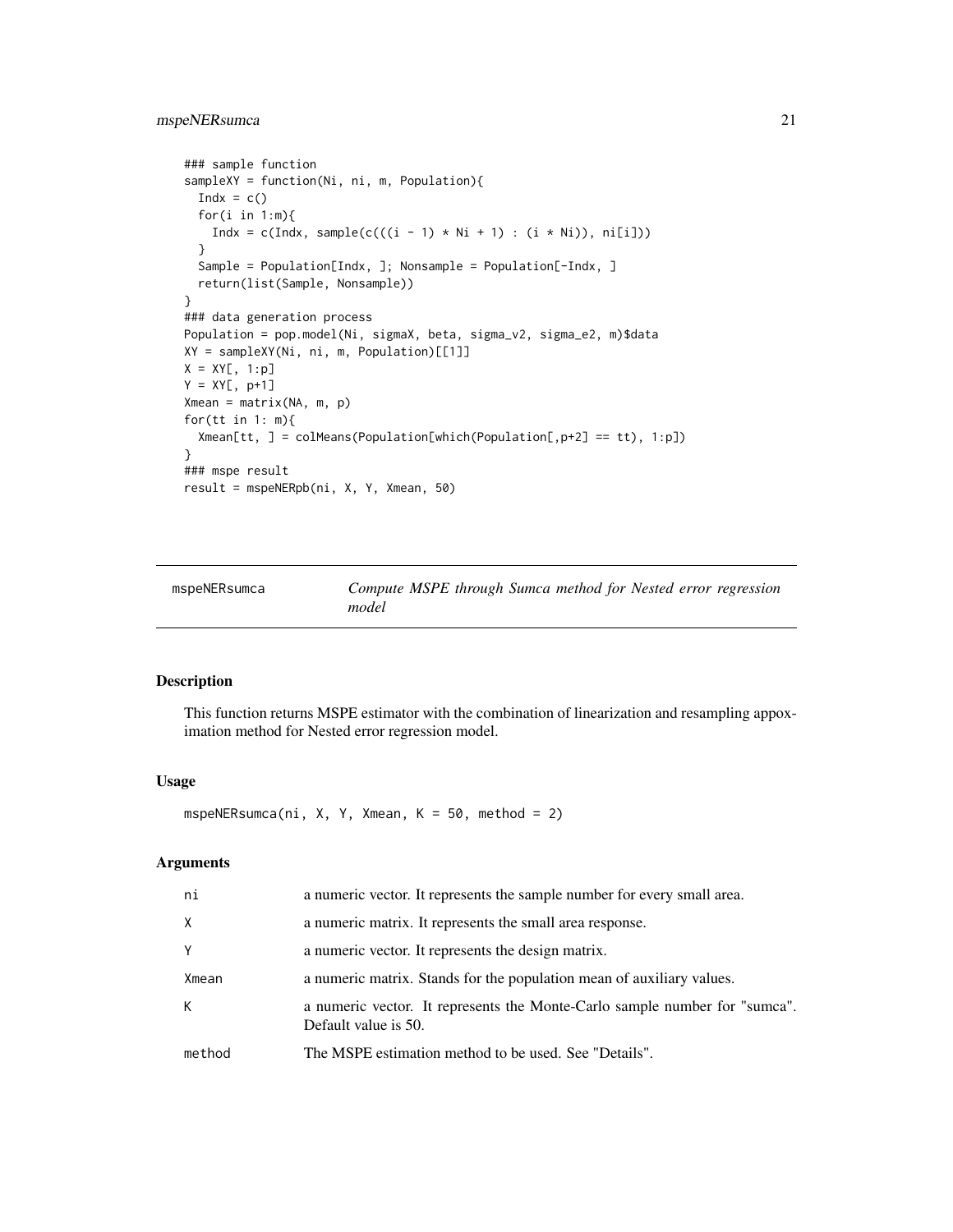This method was proposed by J. Jiang, P. Lahiri, and T. Nguyen, sumca method combines the advantages of linearization and resampling methods and obtains unified, positive, low-computation burden and second-order unbiased MSPE estimators.

Default value for method is 2, method = 2 represents the REML method and method = 1 represents MOM method.

# Value

This function returns a vector of the MSPE estimates based on Sumca method.

#### Author(s)

Peiwen Xiao, Xiaohui Liu, Yuzi Liu, Jiming Jiang, and Shaochu Liu

#### References

J. Jiang and M. Torabi. Sumca: simple; unified; monte carlo assisted approach to second order unbiased mean squared prediction error estimation. *Journal of the Royal Statistical Society: Series B (Statistical Methodology)*, 82(2):467-485, 2020.

```
### parameter setting
Ni = 1000; sigmaX = 1.5; m = 10
beta = c(0.5, 1)sigma_v2 = 0.8; sigma_e2 = 1
ni = sample(seq(1,10), m, replace = TRUE); n = sum(ni)p = length(beta)
### population function
pop.model = function(Ni, sigmaX, beta, sigma_v2, sigma_e2, m){
 x = \text{rnorm}(m * Ni, 1, \text{sqrt}(sigmaX)); v = \text{rnorm}(m, 0, \text{sqrt}(sigma_YZ)); y = \text{numeric}(m * Ni)theta = numeric(m); kk = 1for(i in 1 : m){
    sumx = 0for(j in 1:Ni){
      sum = sumx + x[kk]y[kk] = beta[1] + beta[2] * x[kk] + v[i] + rnorm(1, 0, sqrt(sign_a e2))kk = kk + 1}
    meanx = sumx/Nitheta[i] = beta[1] + beta[2] \star meanx + v[i]}
  group = rep(seq(m), each = Ni)x = \text{cbind}(\text{rep}(1, m \star \text{Ni}), x)data = child(x, y, group)return(list(data = data, theta = theta))
}
### sample function
sampleXY = function(Ni, ni, m, Population){
  Indx = c()
```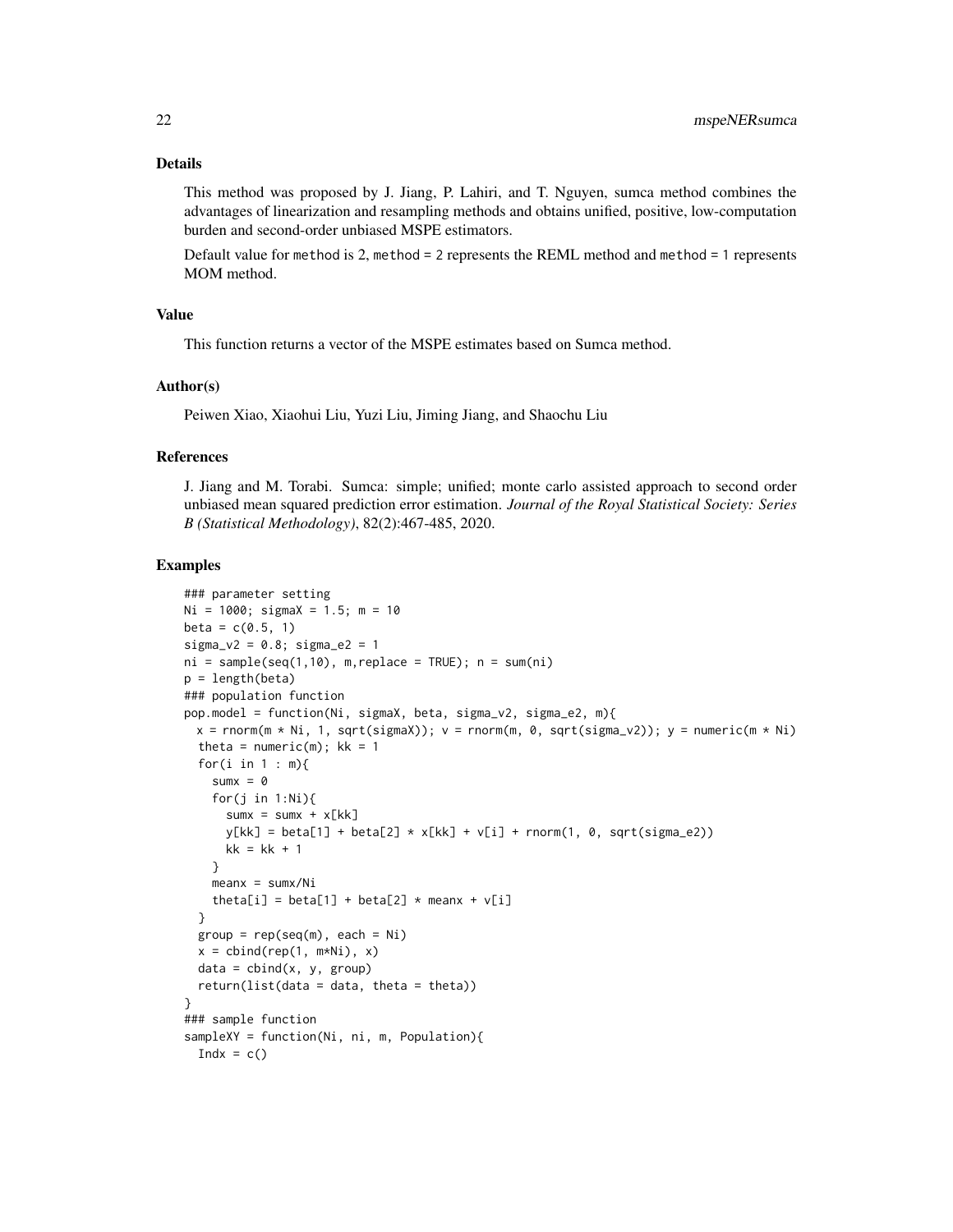#### <span id="page-22-0"></span>varner 23

```
for(i in 1:m){
    Indx = c(Indx, sample(c(((i - 1) * Ni + 1) : (i * Ni)), ni[i]))
  }
  Sample = Population[Indx, ]; Nonsample = Population[-Indx, ]
  return(list(Sample, Nonsample))
}
### data generation process
Population = pop.model(Ni, sigmaX, beta, sigma_v2, sigma_e2, m)$data
XY = sampleXY(Ni, ni, m, Population)[[1]]
X = XY[, 1:p]Y = XY[, p+1]Xmean = matrix(NA, m, p)
for(tt in 1: m){
  Xmean[tt, ] = colMeans(Population[which(Population[, p+2] == tt), 1:p])}
### mspe result
result = mspeNERsumca(ni, X, Y, Xmean, method = 2, 50)
```
varner *Estimates of the variance component using several methods for Nested error regression model.*

#### Description

This function returns the estimate of variance component with several existing method for Nested error regression model. This function does not accept missing values.

#### Usage

varner(ni, X, Y, method)

# Arguments

| ni     | a numeric vector. It represents the sample number for every small area.                  |
|--------|------------------------------------------------------------------------------------------|
| X      | a numeric matrix. Stands for the available auxiliary values.                             |
|        | a numeric vector. It represents the response value for Nested error regression<br>model. |
| method | The variance component estimation method to be used. See "Details".                      |

# Details

Default value for method is 1, It represents the moment estimator, Also called ANOVA estimator, The available variance component estimation method are list as follows: method = 1 represents the MOM estimator; method = 2 represents the restricted maximum likelihood(REML) estimator; method = 3 represents the maximum likelihood(ML) estimator;

# Value

This function returns a list of the variance component estimates.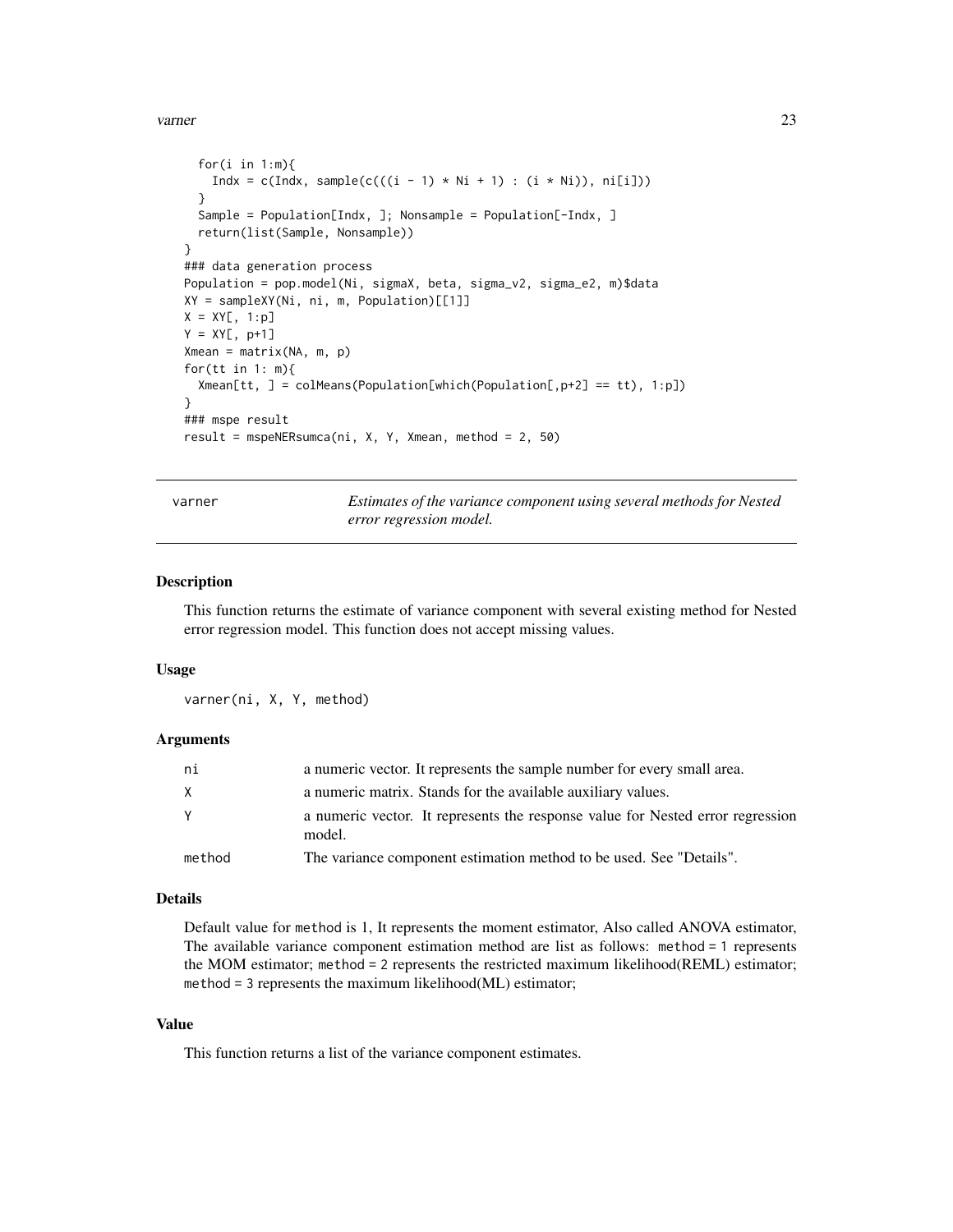24 varner

# Author(s)

Peiwen Xiao, Xiaohui Liu, Yuzi Liu, Jiming Jiang, and Shaochu Liu

# References

J. Jiang. Linear and Generalized Linear Mixed Models and Their Applications. 2007.

```
### parameter setting
Ni = 1000; sigmaX = 1.5; m = 10
beta = c(0.5, 1)signa_v2 = 0.8; signa_e2 = 1ni = sample(seq(1,10), m, replace = TRUE); n = sum(ni)p = length(beta)
### population function
pop.model = function(Ni, sigmaX, beta, sigma_v2, sigma_e2, m){
 x = \text{rnorm}(m \times Ni, 1, \text{sqrt}(sigmaX)); v = \text{rnorm}(m, 0, \text{sqrt}(sigma_XZ)); y = \text{numeric}(m \times Ni)theta = numeric(m); kk = 1for(i in 1 : m){
    sumx = 0for(j in 1:Ni){
      sumx = sumx + x[kk]y[kk] = beta[1] + beta[2] * x[kk] + v[i] + rnorm(1, 0, sqrt(sign_2e2))kk = kk + 1}
    meanx = sumx/Nitheta[i] = beta[1] + beta[2] \star meanx + v[i]}
  group = rep(seq(m), each = Ni)x = \text{cbind}(\text{rep}(1, m \star \text{Ni}), x)data = child(x, y, group)return(list(data = data, theta = theta)}
### sample function
sampleXY = function(Ni, ni, m, Population){
  Indx = c()for(i in 1:m){
    Indx = c(Indx, sample(c(((i - 1) * Ni + 1) : (i * Ni)), ni[i]))
  }
  Sample = Population[Indx, ]; Nonsample = Population[-Indx, ]
  return(list(Sample, Nonsample))
}
### data generation process
Population = pop.model(Ni, sigmaX, beta, sigma_v2, sigma_e2, m)$data
XY = sampleXY(Ni, ni, m, Population)[[1]]
X = XY[, 1:p]Y = XY[, p+1]### variance component estimate
result = varner(ni, X, Y, 1)
```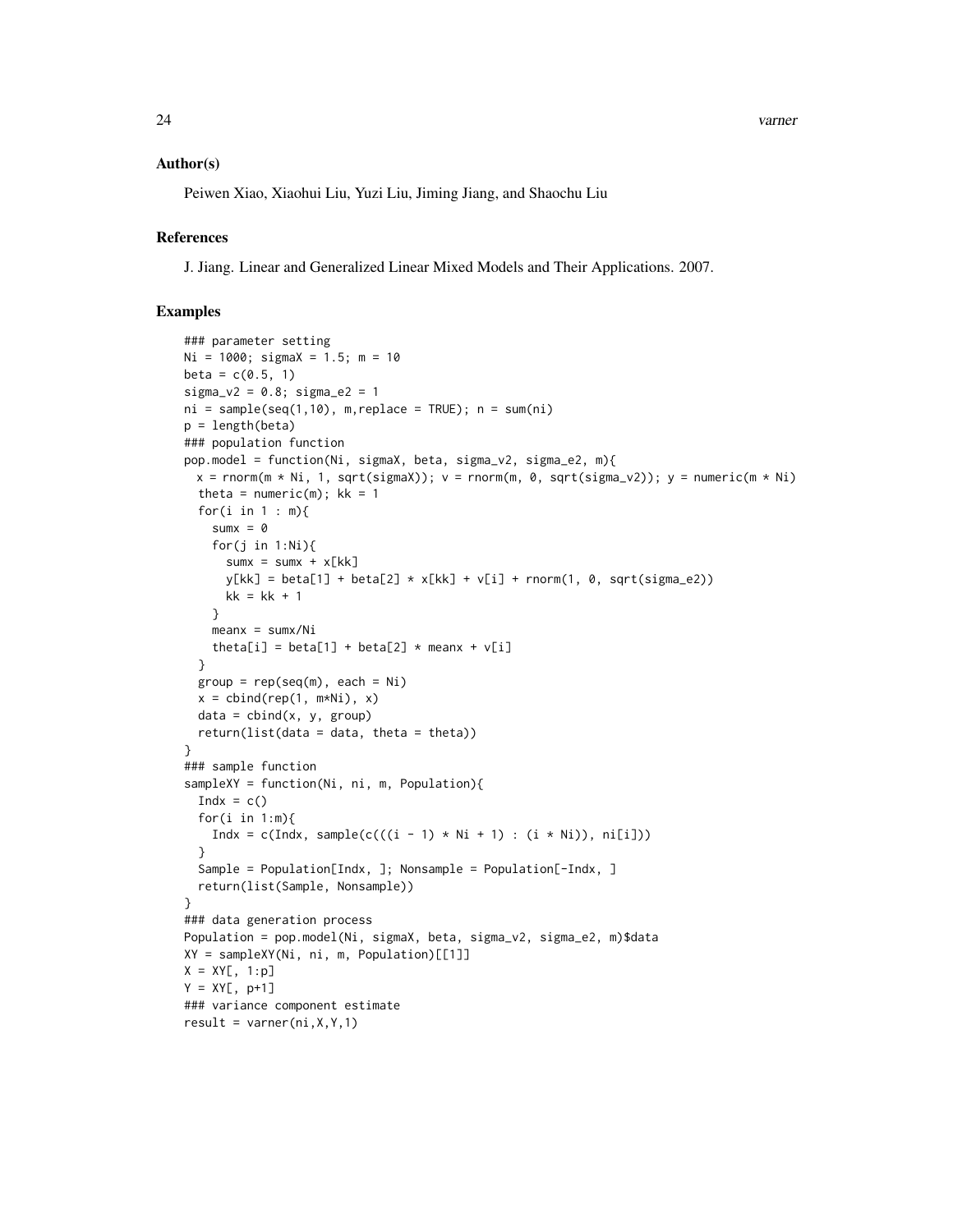<span id="page-24-0"></span>varOBP *Estimate of the variance component using best predictive estimation method (BPE, also called OBP method) for Fay Herriot model.*

# Description

This function returns the estimate of variance component with OBP method for Fay Herriot model. This function does not accept missing values.

# Usage

varOBP(Y, X, D)

# Arguments

| Y  | a numeric vector. It represents the response value for Fay Herriot model.                        |
|----|--------------------------------------------------------------------------------------------------|
| X  | a numeric matrix. Stands for the available auxiliary values.                                     |
| D. | a numeric vector consisting of the known sampling variances of each of the<br>small area levels. |

# Value

This function returns a list of the variance component estimates based on OBP method.

# Author(s)

Peiwen Xiao, Xiaohui Liu, Yuzi Liu, Jiming Jiang, and Shaochu Liu

# References

X. Liu, H. Ma, and J. Jiang. That prasad-rao is robust: Estimation of mean squared prediction error of observed best predictor under potential model misspecification. *Statistica Sinica*, 2020.

```
X = matrix(runit(10 * 3), 10, 3)X[, 1] = rep(1, 10)D = (1:10) / 10 + 0.5Y = X %*% c(0.5,1,1.5) + rnorm(10, 0, sqrt(2)) + rnorm(10, 0, sqrt(D))
Ahat = varOBP(Y, X, D)
```